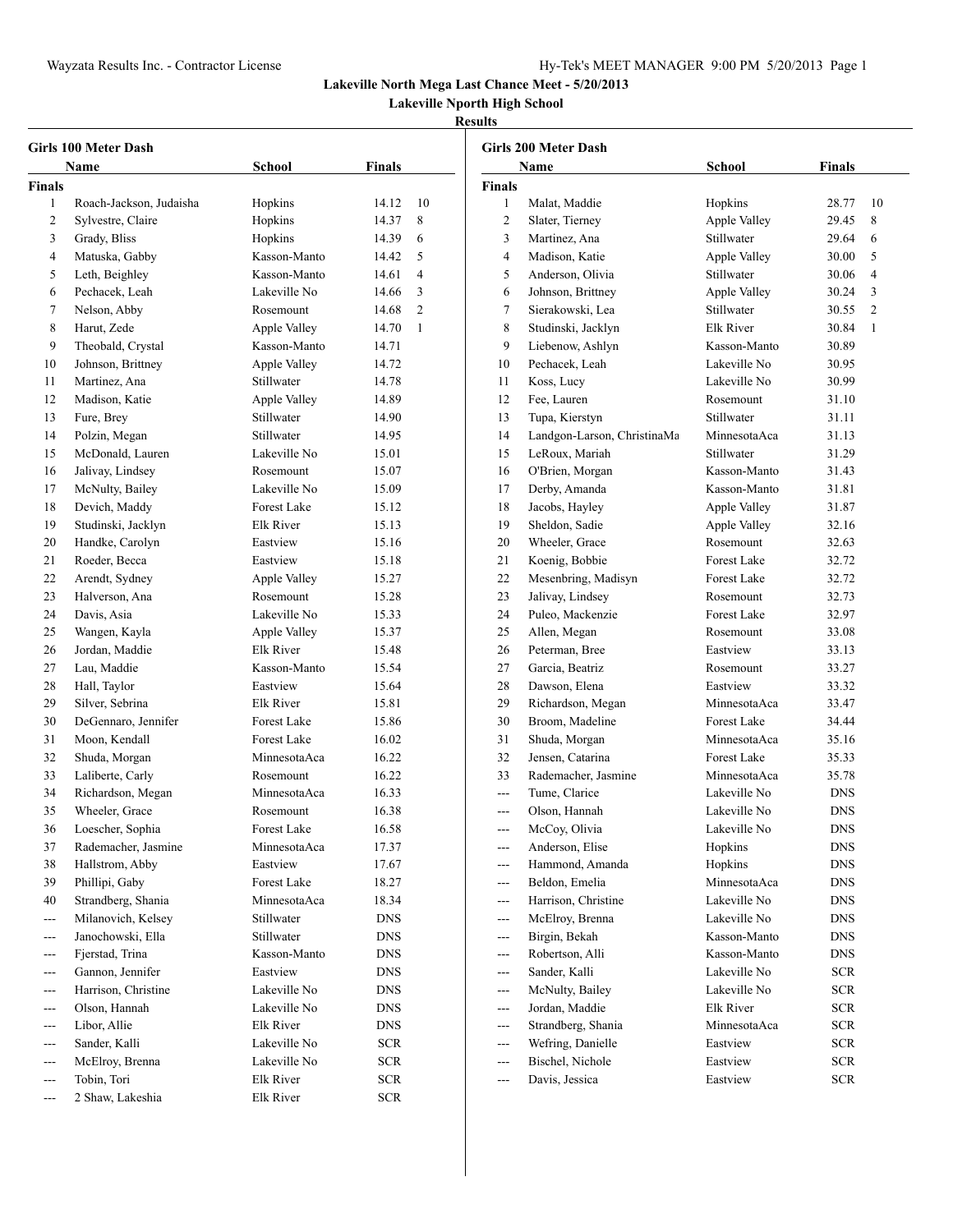**Lakeville Nporth High School**

| Girls 400 Meter Dash |                             |                    |               |                |
|----------------------|-----------------------------|--------------------|---------------|----------------|
|                      | Name                        | School             | Finals        |                |
| Finals               |                             |                    |               |                |
| 1                    | Dirnberger, Claire          | Hopkins            | 1:02.85       | 10             |
| 2                    | Klecker, Elizabeth          | Hopkins            | 1:03.84       | 8              |
| 3                    | Lee, Rachel                 | Hopkins            | 1:04.54       | 6              |
| 4                    | MacGillivray, Michelle      | Rosemount          | 1:07.06       | 5              |
| 5                    | Cleveland, Callie           | Rosemount          | 1:08.83       | 4              |
| 6                    | Anderson, Olivia            | Stillwater         | 1:09.04       | 3              |
| 7                    | Bernards, Sarah             | Kasson-Manto       | 1:09.06       | $\overline{c}$ |
| 8                    | Federowski, Emma            | Stillwater         | 1:09.07       | 1              |
| 9                    | Shimota, Gabbi              | Forest Lake        | 1:09.99       |                |
| 10                   | Bloch, Becky                | Forest Lake        | 1:10.69       |                |
| 11                   | Kujath, Markayla            | Kasson-Manto       | 1:11.03       |                |
| 12                   | Weber, Claire               | Stillwater         | 1:11.66       |                |
| 13                   | Gossard, Olivia             | Kasson-Manto       | 1:11.79       |                |
| 14                   | Samson, McKenzie            | Rosemount          | 1:12.29       |                |
| 15                   | Raleigh, Megan              | Stillwater         | 1:14.07       |                |
| 16                   | Short, Sadie                | Kasson-Manto       | 1:16.60       |                |
| 17                   | Hill, Jordan                | Rosemount          | 1:17.44       |                |
| ---                  | Pyne, Faith                 | Rosemount          | SCR           |                |
| ---                  | Harrah, Annemarie           | Eastview           | SCR           |                |
| ---                  | Slater, Tierney             | Apple Valley       | <b>SCR</b>    |                |
| ---                  | Landgon-Larson, ChristinaMa | MinnesotaAca       | <b>SCR</b>    |                |
|                      | Fontes, Lizzy               | Eastview           | <b>SCR</b>    |                |
| ---                  | Ungs, Jess                  | Kasson-Manto       | <b>SCR</b>    |                |
| ---                  | Willaert, Cassie            | Stillwater         | <b>SCR</b>    |                |
| ---                  | Garber, Shayla              | <b>Forest Lake</b> | <b>SCR</b>    |                |
| $---$                | Martell, Annika             | Eastview           | <b>SCR</b>    |                |
| ---                  | Polomino, Chevelle          | <b>Forest Lake</b> | <b>SCR</b>    |                |
| ---                  | Kramer, Kylie               | Eastview           | <b>SCR</b>    |                |
| ---                  | Quadey, Ally                | Eastview           | <b>SCR</b>    |                |
|                      |                             |                    |               |                |
|                      | Girls 800 Meter Run         |                    |               |                |
|                      | Name                        | <b>School</b>      | <b>Finals</b> |                |
| Finals               |                             |                    |               |                |
| 1                    | Hall, Isabel                | Hopkins            | 2:32.79       | 10             |
| $\overline{2}$       | Warden, Terese              | Hopkins            | 2:33.48       | 8              |
| 3                    | Ahlquist, Annie             | Hopkins            | 2:35.83       | 6              |
| 4                    | Theobald, Nikki             | Kasson-Manto       | 2:40.11       | 5              |
| 5                    | Wilson, Molly               | Lakeville No       | 2:40.44       | 4              |
| 6                    | Bickel, Sara                | Lakeville No       | 2:41.93       | 3              |
| 7                    | Wock, Sierra                | Kasson-Manto       | 2:43.60       | 2              |
| 8                    | Acker-Hintgen, JoJo         | Apple Valley       | 2:46.18       | 1              |
| 9                    | Liston, Kallie              | Forest Lake        | 2:46.79       |                |
| 10                   | Klein, Emily                | Stillwater         | 2:48.18       |                |
| 11                   | Schmelling, Jade            | Kasson-Manto       | 2:48.25       |                |
| 12                   | Badger, Megan               | Kasson-Manto       | 2:48.70       |                |
| 13                   | Carlson, Katherine          | Apple Valley       | 2:59.43       |                |
| 14                   | Boerboom, Carissa           | Rosemount          | 3:00.01       |                |
| 15                   | Szymanski, Maureen          | Rosemount          | 3:00.20       |                |
| 16                   | Riel, Mega                  | Forest Lake        | 3:00.50       |                |
| 17                   | Madsen, Danielle            | Lakeville No       | 3:00.80       |                |
| 18                   | Matuseski, Rachel           | Rosemount          | 3:00.84       |                |
| 19                   | Martinez, Monica            | Eastview           | 3:01.12       |                |

| 20             | Stoll, Hannah        | Rosemount          | 3:01.42    |                |
|----------------|----------------------|--------------------|------------|----------------|
| 21             | Jojic, Alisa         | MinnesotaAca       | 3:02.91    |                |
| 22             | Brossard, Makenzie   | Kasson-Manto       | 3:03.15    |                |
| 23             | Abasher, Rouaa       | Apple Valley       | 3:03.80    |                |
| 24             | Lorenz, Katherine    | Apple Valley       | 3:05.23    |                |
| 25             | Carlson, Rachel      | Apple Valley       | 3:14.74    |                |
| 26             | Suter, Nicole        | Apple Valley       | 3:21.19    |                |
| 27             | Caddy, Melissa       | MinnesotaAca       | 3:26.63    |                |
| $\overline{a}$ | Elsenpeter, Sadie    | Elk River          | <b>DNS</b> |                |
| ---            | Kalafat, Megan       | Eastview           | <b>SCR</b> |                |
| $\overline{a}$ | Anderson, Brianna    | Elk River          | <b>SCR</b> |                |
| ---            | Hurst, Halle         | Rosemount          | <b>SCR</b> |                |
| $---$          | Reis, McKenna        | Forest Lake        | <b>SCR</b> |                |
| ---            | Dharud, Sunita       | Eastview           | <b>SCR</b> |                |
| $---$          | Hanson, Kate         | Eastview           | <b>SCR</b> |                |
|                |                      |                    |            |                |
|                | Girls 1600 Meter Run |                    |            |                |
|                | Name                 | <b>School</b>      | Finals     |                |
| <b>Finals</b>  |                      |                    |            |                |
| 1              | Bailey, Marla        | Hopkins            | 5:38.36    | 10             |
| 2              | Earle, Sophia        | Lakeville No       | 5:46.47    | 8              |
| 3              | Craemer, Katie       | Hopkins            | 5:47.37    | 6              |
| $\overline{4}$ | Theobald, Nikki      | Kasson-Manto       | 5:51.64    | 5              |
| 5              | Hinck, Madeline      | Hopkins            | 5:51.88    | 4              |
| 6              | Alvarez, Naomi       | Rosemount          | 5:54.25    | 3              |
| 7              | Patterson, Claire    | Stillwater         | 5:56.11    | $\overline{c}$ |
| 8              | Radke, kari          | Elk River          | 5:59.07    | 1              |
| 9              | Griffin, Bri         | Kasson-Manto       | 6:16.17    |                |
| 10             | Liston, Kallie       | <b>Forest Lake</b> | 6:20.94    |                |
| 11             | Brossard, Makenzie   | Kasson-Manto       | 6:21.30    |                |
| 12             | Parent, Jenna        | Forest Lake        | 6:23.12    |                |
| 13             | Abasher, Rouaa       | Apple Valley       | 6:26.55    |                |
| 14             | Kundert, Savannah    | Kasson-Manto       | 6:28.79    |                |
| 15             | Manthey, Ali         | Elk River          | 6:30.68    |                |
| 16             | Soukkala, Katie      | Forest Lake        | 6:31.32    |                |
| 17             | Martinez, Monica     | Eastview           | 6:39.28    |                |
| 18             | Lorenz, Katherine    | Apple Valley       | 6:39.29    |                |
| 19             | Sindt, Breanna       | Stillwater         | 6:44.51    |                |
| 20             | Halley, Maddy        | <b>Forest Lake</b> | 6:50.73    |                |
| 21             | Wedell, Lexis        | Forest Lake        | 6:53.09    |                |
| 22             | Pasupuleti, Harini   | Eastview           | 6:53.14    |                |
| 23             | Jojic, Alisa         | MinnesotaAca       | 6:57.98    |                |
| 24             | Collier, Taylor      | Stillwater         | 7:15.53    |                |
| 25             | Lucido, Torrey       | Stillwater         | 7:15.73    |                |
| 26             | Suter, Nicole        | Apple Valley       | 7:17.87    |                |
| 27             | Milbauer, Anna       | Apple Valley       | 7:38.53    |                |
| ---            | Carlson, Katherine   | Apple Valley       | <b>SCR</b> |                |
| ---            | St. Germain, Madyson | Elk River          | <b>SCR</b> |                |
| ---            | Hallman, Julia       | Elk River          | <b>SCR</b> |                |
| ---            | Kalafat, Megan       | Eastview           | <b>SCR</b> |                |
| ---            | Cleveland, Brianna   | Rosemount          | <b>SCR</b> |                |
| ---            | Erdahl, Kailee       | Elk River          | SCR        |                |
|                |                      |                    |            |                |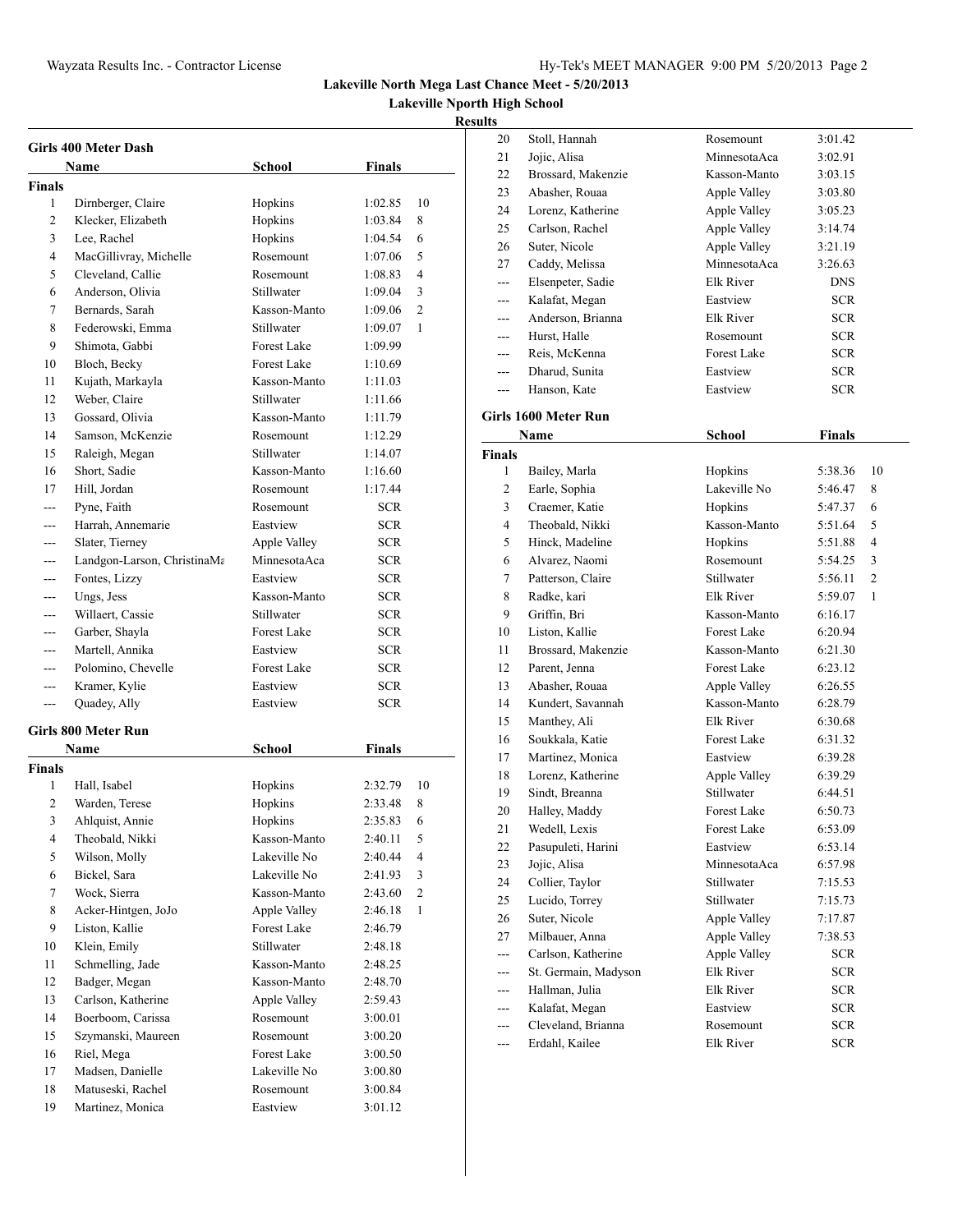**Lakeville Nporth High School**

| <b>Girls 3200 Meter Run</b> |                                |                    |               |                |  |
|-----------------------------|--------------------------------|--------------------|---------------|----------------|--|
|                             | Name                           | <b>School</b>      | Finals        |                |  |
| <b>Finals</b>               |                                |                    |               |                |  |
| 1                           | Borowsky, Naomi                | Hopkins            | 13:18.05      | 10             |  |
| $\overline{c}$              | Gershone, Hannah               | Hopkins            | 13:18.64      | 8              |  |
| 3                           | Crippes, Sarah                 | Apple Valley       | 13:46.35      | 6              |  |
| $\overline{a}$              | Reinertson, Annikka            | Apple Valley       | SCR.          |                |  |
| $\overline{a}$              | Slater, Maggie                 | Apple Valley       | <b>SCR</b>    |                |  |
| $---$                       | Broughten, Riley               | Lakeville No       | <b>SCR</b>    |                |  |
| $---$                       | Abasher, Rouaa                 | Apple Valley       | <b>SCR</b>    |                |  |
|                             | <b>Girls 100 Meter Hurdles</b> |                    |               |                |  |
|                             | <b>Name</b>                    | <b>School</b>      | <b>Finals</b> |                |  |
| <b>Finals</b>               |                                |                    |               |                |  |
| 1                           | Brown, Tate                    | Hopkins            | 17.47         | 10             |  |
| 2                           | Ratliff, Jessie                | Hopkins            | 18.03         | 8              |  |
| 3                           | Nachamias, Yamit               | Hopkins            | 18.24         | 6              |  |
| 4                           | Bernards, Rachel               | Kasson-Manto       | 18.47         | 5              |  |
| 5                           | Franklin, Hailey               | Lakeville No       | 18.71         | 4              |  |
| 6                           | Lorentz, Ari                   | Kasson-Manto       | 18.79         | 3              |  |
| 7                           | Nelson, Anya                   | Stillwater         | 18.83         | $\overline{2}$ |  |
| 8                           | Sullivan, Devyn                | Stillwater         | 19.54         | 1              |  |
| 9                           | DeCenzo, Autumn                | Stillwater         | 19.74         |                |  |
| 10                          | Linnett, Abby                  | Rosemount          | 20.12         |                |  |
| 11                          | Yambing, Joan                  | Rosemount          | 20.28         |                |  |
| 12                          | Morris, Dani                   | Lakeville No       | 20.48         |                |  |
| 13                          | Linstaedt, Eliza               | MinnesotaAca       | 20.53         |                |  |
| 14                          | Hardwick, Annabelle            | Kasson-Manto       | 21.04         |                |  |
| 15                          | Erchel, Ellen                  | <b>Forest Lake</b> | 22.21         |                |  |
| 16                          | Suter, Ashley                  | Apple Valley       | 22.21         |                |  |
| 17                          | Hendrickson, Elise             | Stillwater         | 22.26         |                |  |
| 18                          | Gladman, Sabrina               | MinnesotaAca       | 22.83         |                |  |
| 19                          | Beldon, Emelia                 | MinnesotaAca       | 22.88         |                |  |
| 20                          | Johnson, Rachel                | Stillwater         | 23.43         |                |  |
| 21                          | Plautz, Brittney               | Elk River          | 23.47         |                |  |
| 22                          | Johnson, Brooke                | Elk River          | 23.82         |                |  |
| ---                         | Jones, Paisley                 | Kasson-Manto       | <b>DNF</b>    |                |  |
| ---                         | Hudoba, Josephine              | Forest Lake        | <b>DNS</b>    |                |  |
| $---$                       | Thompson, Payton               | Kasson-Manto       | <b>DNS</b>    |                |  |
|                             | Gross, Courtney                | Apple Valley       | <b>DNS</b>    |                |  |
| $---$                       | Pope, Kaylynn                  | Apple Valley       | DNS           |                |  |
|                             |                                |                    |               |                |  |
|                             | <b>Girls 300 Meter Hurdles</b> |                    |               |                |  |
|                             | Name                           | School             | <b>Finals</b> |                |  |
| <b>Finals</b>               |                                |                    |               |                |  |
| 1                           | Fitzhugh, Siona                | Hopkins            | 52.00         | 10             |  |
| 2                           | Anderson, Annika               | Stillwater         | 53.92         | 8              |  |
| 3                           | Hendrickson, Elise             | Stillwater         | 54.02         | 6              |  |
| 4                           | Linnett, Abby                  | Rosemount          | 54.11         | 5              |  |
| 5                           | Thompson, Payton               | Kasson-Manto       | 54.42         | $\overline{4}$ |  |
| 6                           | Linstaedt, Eliza               | MinnesotaAca       | 54.43         | 3              |  |
| 7                           | Morris, Dani                   | Lakeville No       | 54.45         | 2              |  |
| 8                           | Nelson, Anya                   | Stillwater         | 54.68         | 1              |  |
| 9                           | Boyum, Lara                    | Kasson-Manto       | 54.76         |                |  |
| 10                          | Yambing, Joan                  | Rosemount          | 55.31         |                |  |
|                             |                                |                    |               |                |  |

| ,,,,                    |                         |              |               |                |  |  |  |
|-------------------------|-------------------------|--------------|---------------|----------------|--|--|--|
| 11                      | Lawrence, Stephy        | Eastview     | 56.22         |                |  |  |  |
| 12                      | Beldon, Emelia          | MinnesotaAca | 56.37         |                |  |  |  |
| 13                      | Gross, Courtney         | Apple Valley | 57.40         |                |  |  |  |
| 14                      | Suter, Ashley           | Apple Valley | 59.24         |                |  |  |  |
| 15                      | Erchel, Ellen           | Forest Lake  | 1:01.21       |                |  |  |  |
| ---                     | DeYoung, Jillaine       | Hopkins      | <b>DNS</b>    |                |  |  |  |
| ---                     | Pope, Kaylynn           | Apple Valley | <b>SCR</b>    |                |  |  |  |
| ---                     | Gladman, Sabrina        | MinnesotaAca | <b>SCR</b>    |                |  |  |  |
| ---                     | Rorabeck, Casey         | Stillwater   | <b>SCR</b>    |                |  |  |  |
|                         | Johnson, Rachel         | Stillwater   | <b>SCR</b>    |                |  |  |  |
| ---                     | Jones, Paisley          | Kasson-Manto | <b>SCR</b>    |                |  |  |  |
| ---                     | Anderson, Elise         | Hopkins      | SCR           |                |  |  |  |
| Girls 4x100 Meter Relay |                         |              |               |                |  |  |  |
|                         | Team                    | <b>Relay</b> | <b>Finals</b> |                |  |  |  |
| <b>Finals</b>           |                         |              |               |                |  |  |  |
| 1                       | Hopkins                 | B            | 49.55         | 10             |  |  |  |
| 2                       | Kasson-Mantorville      | A            | 54.16         | 8              |  |  |  |
| 3                       | Rosemount               | А            | 54.94         | 6              |  |  |  |
| 4                       | Apple Valley            | A            | 55.24         | 5              |  |  |  |
| 5                       | <b>Forest Lake</b>      | A            | 55.59         | 4              |  |  |  |
| 6                       | Stillwater              | A            | 55.79         | 3              |  |  |  |
| 7                       | Lakeville North         | A            | 56.19         | 2              |  |  |  |
| 8                       | Eastview                | A            | 1:00.37       | 1              |  |  |  |
| ---                     | Hopkins                 | A            | <b>SCR</b>    |                |  |  |  |
| $---$                   | <b>Elk River</b>        | A            | SCR.          |                |  |  |  |
|                         | Girls 4x200 Meter Relay |              |               |                |  |  |  |
|                         | Team                    | <b>Relay</b> | <b>Finals</b> |                |  |  |  |
| <b>Finals</b>           |                         |              |               |                |  |  |  |
| 1                       | Hopkins                 | А            | 1:51.84       | 10             |  |  |  |
| 2                       |                         |              |               |                |  |  |  |
|                         | Apple Valley            | A            | 1:57.41       | 8              |  |  |  |
| 3                       | Kasson-Mantorville      | А            | 1:57.70       | 6              |  |  |  |
| 4                       | <b>Forest Lake</b>      | А            | 2:02.50       | 5              |  |  |  |
| 5                       | Rosemount               | A            | 2:03.22       | 4              |  |  |  |
| 6                       | Lakeville North         | A            | 2:03.82       | 3              |  |  |  |
| 7                       | MinnesotaAcademyDeaf    | A            | 2:05.25       | 2              |  |  |  |
| 8                       | Eastview                | A            | 2:06.69       | 1              |  |  |  |
| ---                     | Stillwater              | A            | <b>DNS</b>    |                |  |  |  |
|                         | Girls 4x400 Meter Relay |              |               |                |  |  |  |
|                         | Team                    | Relay        | <b>Finals</b> |                |  |  |  |
| <b>Finals</b>           |                         |              |               |                |  |  |  |
| 1                       | Hopkins                 | А            | 4:12.54       | 10             |  |  |  |
| 2                       | Kasson-Mantorville      | A            | 4:25.18       | 8              |  |  |  |
| 3                       | Stillwater              | A            | 4:39.75       | 6              |  |  |  |
| 4                       | <b>Forest Lake</b>      | A            | 4:46.56       | 5              |  |  |  |
| 5                       | MinnesotaAcademyDeaf    | A            | 4:46.57       | 4              |  |  |  |
| 6                       | Rosemount               | A            | 4:47.85       | 3              |  |  |  |
| 7                       | Apple Valley            | A            | 5:20.07       | $\overline{c}$ |  |  |  |
| ---                     | Lakeville North         | A            | SCR           |                |  |  |  |
|                         | Eastview                | A            | <b>SCR</b>    |                |  |  |  |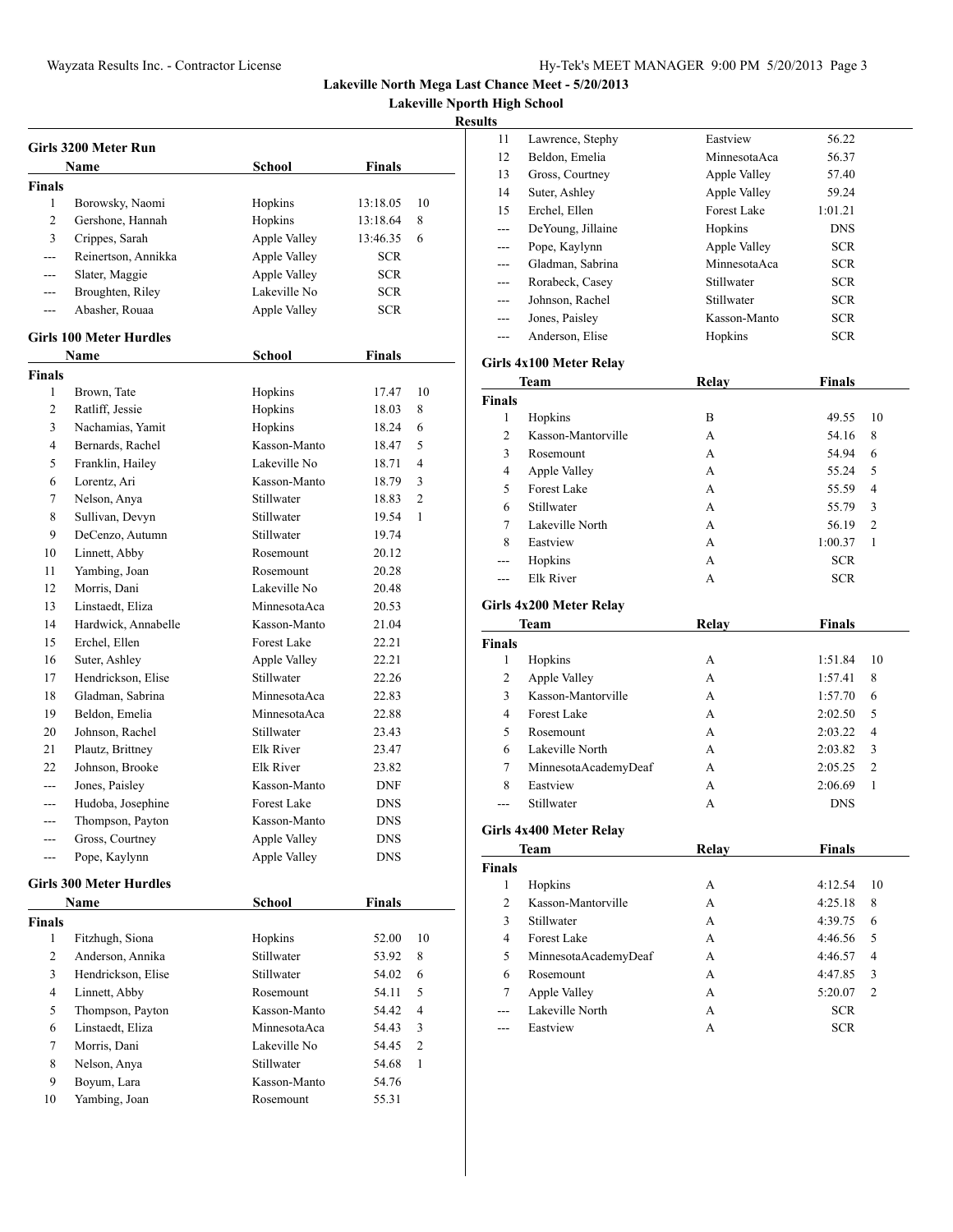**Lakeville Nporth High School**

### **Results**

| Girls 4x800 Meter Relay |                                |                    |             |                          |  |
|-------------------------|--------------------------------|--------------------|-------------|--------------------------|--|
|                         | Team                           | Relay              | Finals      |                          |  |
| <b>Finals</b>           |                                |                    |             |                          |  |
| 1                       | Hopkins                        | А                  | 10:32.25    | 10                       |  |
| 2                       | Lakeville North                | A                  | 10:58.61    | 8                        |  |
| 3                       | Kasson-Mantorville             | A                  | 11:37.08    | 6                        |  |
| 4                       | Rosemount                      | A                  | 11:51.79    | 5                        |  |
| 5                       | Stillwater                     | A                  | 12:02.14    | $\overline{4}$           |  |
| 6                       | Apple Valley                   | A                  | 13:04.00    | 3                        |  |
| $- - -$                 | Eastview                       | A                  | <b>SCR</b>  |                          |  |
|                         |                                |                    |             |                          |  |
|                         | <b>Girls High Jump</b><br>Name | <b>School</b>      | Finals      |                          |  |
| <b>Finals</b>           |                                |                    |             |                          |  |
| 1                       | Wiebke, Taylor                 | Kasson-Manto       | 5-08.00     | 10                       |  |
| 2                       | Lewis, Brooklyn                | Kasson-Manto       | 5-06.00     | 8                        |  |
| 3                       | Leth, Beighley                 | Kasson-Manto       | 4-10.00     | 6                        |  |
| 4                       | Fuerst, Sydney                 | <b>Forest Lake</b> | 4-08.00     | 5                        |  |
| 5                       | Brettigen, Hope                | Hopkins            | J4-08.00    | $\overline{\mathcal{L}}$ |  |
| 6                       | Boyum, Lara                    | Kasson-Manto       | J4-08.00    | 3                        |  |
| 7                       | Dupay, Jessie                  | Hopkins            | 4-04.00     | 0.4                      |  |
| 7                       | Johnson, Brooke                | Elk River          | 4-04.00     | 0.4                      |  |
|                         |                                | Stillwater         | 4-04.00     | 0.4                      |  |
| 7                       | Sullivan, Devyn                |                    |             |                          |  |
| 7                       | Lorenson, Kacie                | Stillwater         | 4-04.00     | 0.4                      |  |
| 7                       | Landgon-Larson, ChristinaMa    | MinnesotaAca       | 4-04.00     | 0.4                      |  |
| 7                       | Nelson, Anya                   | Stillwater         | $4 - 04.00$ | 0.4                      |  |
| 7                       | Ratliff, Jessie                | Hopkins            | 4-04.00     | 0.4                      |  |
| 7                       | Sanocki, Katherine             | Stillwater         | 4-04.00     | 0.4                      |  |
| 15                      | Angelo, Taylor                 | <b>Forest Lake</b> | $4 - 02.00$ |                          |  |
| 15                      | Funk, Julia                    | Lakeville No       | 4-02.00     |                          |  |
| 15                      | Brown, Payton                  | MinnesotaAca       | 4-02.00     |                          |  |
| 18                      | Dietz, Grace                   | Lakeville No       | 4-00.00     |                          |  |
| $- - -$                 | Montouri, Jessica              | Lakeville No       | NΗ          |                          |  |
| ---                     | Walton, Morgan                 | Forest Lake        | NΗ          |                          |  |
| ---                     | Halley, Sydney                 | Forest Lake        | NΗ          |                          |  |
|                         | <b>Girls Pole Vault</b>        |                    |             |                          |  |
|                         | Name                           | <b>School</b>      | Finals      |                          |  |
| Finals                  |                                |                    |             |                          |  |
| 1                       | Brace, Ari                     | Hopkins            | $9 - 00.00$ | 9                        |  |
| 2                       | Determan, Maia                 | Kasson-Manto       | J9-00.00    | 9                        |  |
| 3                       | Pyzdrowski, Halina             | Hopkins            | 8-00.00     | 6                        |  |
| 4                       | Peterson, Elise                | Kasson-Manto       | 7-06.00     | 5                        |  |
| 5                       | Miller, Val                    | Eastview           | 7-00.00     | 2.5                      |  |
| 5                       | Troutman, Elsie                | Hopkins            | 7-00.00     | 2.5                      |  |
| 5                       | Prentice, Cindy                | Stillwater         | 7-00.00     | 2.5                      |  |
| 5                       | Patterson, Claire              | Stillwater         | $7 - 00.00$ | 2.5                      |  |
| 9                       | Studinski, Jacklyn             | Elk River          | $6 - 06.00$ |                          |  |
| 9                       | Intihar, Taylor                | Stillwater         | 6-06.00     |                          |  |
| 9                       | Montgomery, Sarah              | Eastview           | 6-06.00     |                          |  |
| 12                      | Lau, Maddie                    | Kasson-Manto       | 5-06.00     |                          |  |
| 12                      | Haslach, Hannsh                | Stillwater         | 5-06.00     |                          |  |
| $---$                   | VanCamp, Katie                 | Elk River          | NΗ          |                          |  |
| ---                     | Fjerstad, Trina                | Kasson-Manto       | <b>SCR</b>  |                          |  |
| ---                     | Tupa, Kierstyn                 | Stillwater         | <b>SCR</b>  |                          |  |

| $\overline{a}$ | Erdahl, Kailee                    | Elk River          | <b>SCR</b>    |                |
|----------------|-----------------------------------|--------------------|---------------|----------------|
|                |                                   |                    |               |                |
|                | <b>Girls Long Jump</b><br>Name    | <b>School</b>      | <b>Finals</b> |                |
| <b>Finals</b>  |                                   |                    |               |                |
| 1              | Matuska, Gabby                    | Kasson-Manto       | 16-01.00      | 10             |
| 2              | Peterson, Elise                   | Kasson-Manto       | 14-10.50      | 8              |
| 3              | Broaden, Jessica                  | Hopkins            | 14-09.75      | 6              |
| 4              | Lorentz, Ari                      | Kasson-Manto       | 14-06.50      | 5              |
| 5              | Bernards, Rachel                  | Kasson-Manto       | 14-04.00      | 4              |
| 6              | Conn, Olivia                      | Rosemount          | 14-03.50      | 3              |
| 7              | Poyerd, Maria                     | Forest Lake        | 14-01.00      | 1.5            |
| 7              | Welborn, Jillian                  | Eastview           | 14-01.00      | 1.5            |
| 9              | Robertson, Alli                   | Kasson-Manto       | 14-00.75      |                |
| 10             | Gannon, Jennifer                  | Eastview           | 13-10.00      |                |
| 11             | Goodman, Lizzie                   | Hopkins            | 13-09.00      |                |
| 12             | Maltese, Chella                   | Rosemount          | 13-07.50      |                |
| 13             | Suter, Ashley                     | Apple Valley       | 13-06.50      |                |
| 14             | Fure, Brey                        | Stillwater         | 13-06.00      |                |
| 15             | Pechacek, Leah                    | Lakeville No       | 13-04.25      |                |
| 16             | Polzin, Megan                     | Stillwater         | 13-02.25      |                |
| 17             | Nelson, Abby                      | Rosemount          | 13-02.00      |                |
| 17             | Rufi, Alexa                       | Eastview           | 13-02.00      |                |
| 19             | Walton, Morgan                    | <b>Forest Lake</b> | 13-01.25      |                |
| 20             | Nelson, Emma                      | Forest Lake        | 12-11.25      |                |
| 21             | Koss, Lucy                        | Lakeville No       | 12-08.00      |                |
| 22             | Martinez, Ana                     | Stillwater         | 12-07.50      |                |
| 23             | Sheldon, Sadie                    | Apple Valley       | 12-05.50      |                |
| 24             | Polomino, Chevelle                | <b>Forest Lake</b> | 12-05.00      |                |
| 25             | Laliberte, Carly                  | Rosemount          | 12-04.50      |                |
| 26             | Johnson, Brooke                   | Elk River          | 12-02.50      |                |
| 27             | Prickett, Kelsey                  | MinnesotaAca       | 12-02.00      |                |
| 28             | Jalivay, Lindsey                  | Rosemount          | 12-01.00      |                |
| 29             | Dawson, Elena                     | Eastview           | 10-07.75      |                |
| 30             | Peterman, Bree                    | Eastview           | 10-05.75      |                |
| 31             | Shuda, Morgan                     | MinnesotaAca       | 10-05.00      |                |
| 32             | Hallstrom, Abby                   | Eastview           | 9-05.50       |                |
| $---$          | Myankova, Kristina                | Hopkins            | <b>FOUL</b>   |                |
| ---            | Portelli, Sophia                  | Stillwater         | SCR           |                |
|                | Arendt, Sydney                    | Apple Valley       | <b>SCR</b>    |                |
|                |                                   |                    |               |                |
|                | <b>Girls Triple Jump</b>          |                    |               |                |
|                | Name                              | <b>School</b>      | <b>Finals</b> |                |
| <b>Finals</b>  |                                   |                    |               |                |
| 1              | Dupay, Jessie                     | Hopkins            | 31-07.00      | 10             |
| 2              | Bernards, Sarah                   | Kasson-Manto       | 31-06.25      | 8              |
| 3              | Broaden, Jessica                  | Hopkins            | 31-05.00      | 6              |
| 4              | Edwards, Allison                  | Forest Lake        | 30-08.00      | 5              |
| 5              | Bueseller, Dana                   | <b>Forest Lake</b> | 30-00.00      | 4              |
| 6              | Goodman, Lizzie                   | Hopkins            | 29-11.75      | 3              |
| 7              | Angelo, Taylor                    | Forest Lake        | 29-05.50      | $\mathfrak{2}$ |
| 8              | Boyum, Lara                       | Kasson-Manto       | 29-02.50      | 1              |
| 9              | Prunty, Abby                      | Stillwater         | 28-11.00      |                |
| 10             | Halley, Sydney<br>Maltese, Chella | Forest Lake        | 28-07.25      |                |
| 11             |                                   | Rosemount          | 28-07.00      |                |

McDonald, Lauren Lakeville No 28-06.50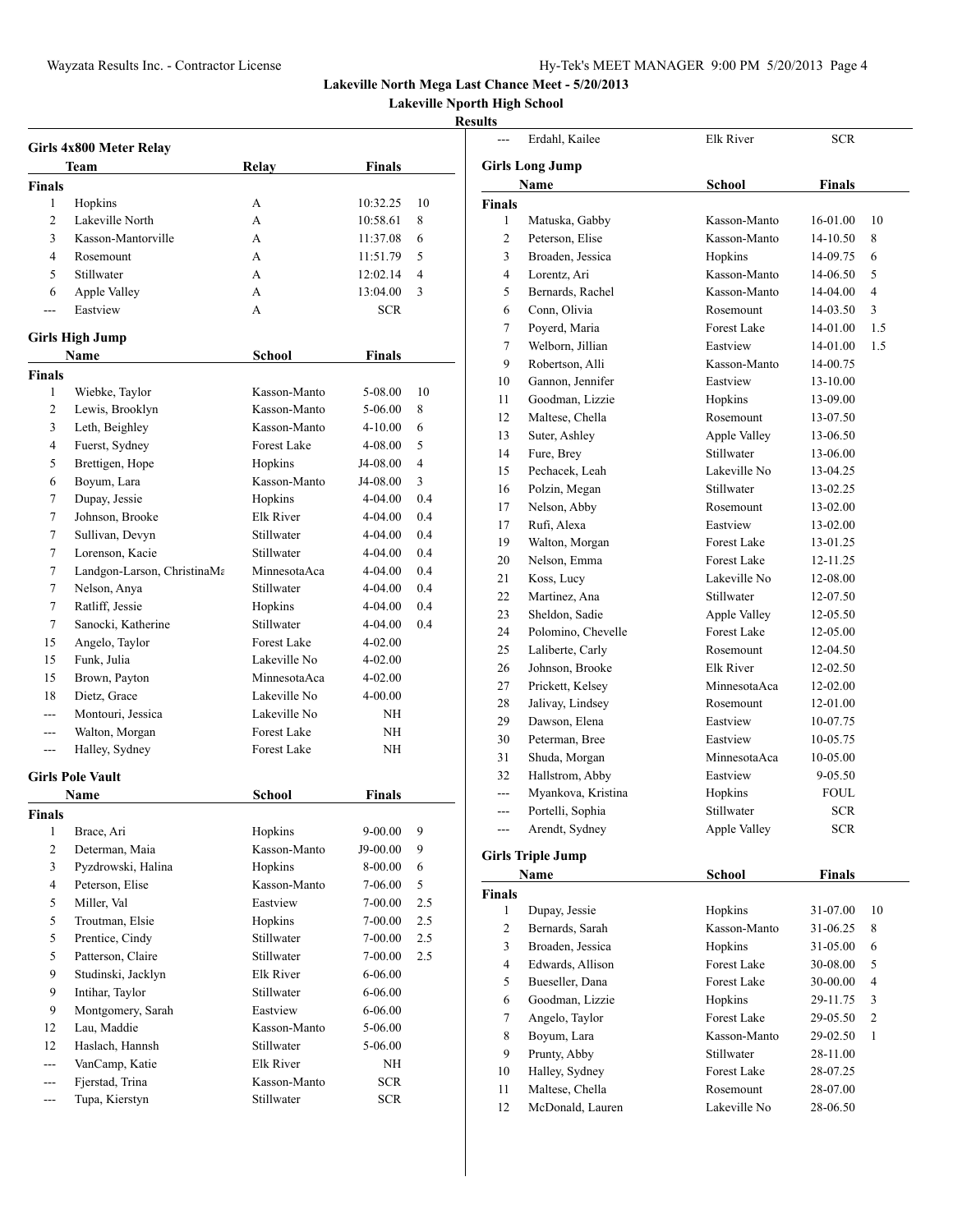**Lakeville Nporth High School**

| School<br>Finals<br>Name<br>Stillwater<br>13<br>Intihar, Taylor<br>28-02.75<br>14<br>Robertson, Alli<br>Kasson-Manto<br>27-11.00<br>Stillwater<br>15<br>Nelson, Anya<br>27-07.50<br>15<br><b>Forest Lake</b><br>Matteson, Peyton<br>27-07.50<br>17<br>O'Brien, Morgan<br>Kasson-Manto<br>27-05.25<br>Jacobs, Hayley<br>18<br>Apple Valley<br>27-02.00<br>MinnesotaAca<br>Landgon-Larson, ChristinaMa<br>19<br>27-00.25<br>20<br>Tupa, Kierstyn<br>Stillwater<br>25-04.00<br>21<br>Beldon, Emelia<br>MinnesotaAca<br>25-03.00<br>Linstaedt, Eliza<br>MinnesotaAca<br>FOUL<br>$---$<br>Conn, Olivia<br><b>SCR</b><br>Rosemount<br>---<br>Rorabeck, Casey<br><b>SCR</b><br>Stillwater<br>Brown, Payton<br>MinnesotaAca<br><b>SCR</b><br>---<br>Lorentz, Ari<br>Kasson-Manto<br><b>SCR</b><br>$---$<br>Craig, Jessica<br>Apple Valley<br><b>SCR</b><br>---<br>Stillwater<br>Hendrickson, Elise<br><b>SCR</b><br>$---$<br><b>Girls Shot Put</b><br><b>School</b><br><b>Finals</b><br>Name<br><b>Finals</b><br>1<br>Bates, Jae<br>Hopkins<br>31-09.00<br>10<br>2<br>Apple Valley<br>8<br>Johnson, Brittney<br>30-11.50<br>3<br>Montouri, Jessica<br>Lakeville No<br>30-06.50<br>6<br>5<br>4<br>Anderson, Tabitha<br>MinnesotaAca<br>30-04.25<br>4<br>5<br>McKern, Abby<br>Kasson-Manto<br>29-10.00<br>Rodgers, Sydney<br><b>Forest Lake</b><br>6<br>29-07.00<br>3<br>$\overline{2}$<br>7<br>Ballentine, Ruth<br>MinnesotaAca<br>29-06.50<br>8<br>Forest Lake<br>Leslie, Jordan<br>28-05.50<br>1<br>9<br>Settambrino, Tiahna<br>Elk River<br>28-03.00<br>10<br>Dinkins, Cassidy<br>Hopkins<br>27-09.00<br>Thomas, Kaleigh<br>11<br>Kasson-Manto<br>27-06.50<br>Phillips, Olivia<br>12<br>Apple Valley<br>27-01.50<br>Twiss, Mikayla<br>Apple Valley<br>13<br>26-09.00<br>Moran, Jennifer<br>Forest Lake<br>14<br>26-06.00<br>Apple Valley<br>15<br>Sackett, Emma<br>26-05.50<br>15<br>Reis, Melissa<br>Stillwater<br>26-05.50<br>Lakeville No<br>17<br>Bulen, Haley<br>26-03.75<br>18<br>Morris, Gabby<br>Lakeville No<br>26-02.50<br>Churchward, Mackenzie<br>19<br>Kasson-Manto<br>26-01.00<br>20<br>Volkert, Amelia<br>25-04.75<br>Rosemount<br>Diederichs, Kristen<br>21<br>Stillwater<br>25-04.50<br>22<br>Mohagen, McKenna<br>Forest Lake<br>25-04.25<br>23<br>Tyler, Olivia<br>Rosemount<br>25-03.75<br>Johnson, Annika<br>24<br>Elk River<br>25-01.50<br>25<br>Ogle, Kersten<br>Apple Valley<br>24-10.25<br>26<br>Ostroot, Angela<br>Kasson-Manto<br>24-07.25<br>Rademacher, Jessica<br>27<br>MinnesotaAca<br>24-07.00<br>Carpio Evans, Pangea<br>Lakeville No<br>28<br>24-04.50<br>29<br>Lammi, Sierra<br>Stillwater<br>24-03.25<br>Martens, Maddie<br>30<br>Apple Valley<br>24-01.25<br>31<br>Smith, Janessa<br>Rosemount<br>24-00.25<br>32<br>15 Chaqoya, Rosa<br>Apple Valley<br>23-11.25<br>Vanderwerf, Allie<br>Lakeville No<br>33<br>23-07.25<br>34<br>Henjum, Kate<br>Rosemount<br>23-04.50 | Finals  (Girls Triple Jump) |  |  |
|------------------------------------------------------------------------------------------------------------------------------------------------------------------------------------------------------------------------------------------------------------------------------------------------------------------------------------------------------------------------------------------------------------------------------------------------------------------------------------------------------------------------------------------------------------------------------------------------------------------------------------------------------------------------------------------------------------------------------------------------------------------------------------------------------------------------------------------------------------------------------------------------------------------------------------------------------------------------------------------------------------------------------------------------------------------------------------------------------------------------------------------------------------------------------------------------------------------------------------------------------------------------------------------------------------------------------------------------------------------------------------------------------------------------------------------------------------------------------------------------------------------------------------------------------------------------------------------------------------------------------------------------------------------------------------------------------------------------------------------------------------------------------------------------------------------------------------------------------------------------------------------------------------------------------------------------------------------------------------------------------------------------------------------------------------------------------------------------------------------------------------------------------------------------------------------------------------------------------------------------------------------------------------------------------------------------------------------------------------------------------------------------------------------------------------------------------------------------------------------------------------------------------------------------------------------------------------------------------------------------------------------------------------------------------------------------------------------------------------------------------------------------------------------------------------------------------------------------------------------------------------------------------|-----------------------------|--|--|
|                                                                                                                                                                                                                                                                                                                                                                                                                                                                                                                                                                                                                                                                                                                                                                                                                                                                                                                                                                                                                                                                                                                                                                                                                                                                                                                                                                                                                                                                                                                                                                                                                                                                                                                                                                                                                                                                                                                                                                                                                                                                                                                                                                                                                                                                                                                                                                                                                                                                                                                                                                                                                                                                                                                                                                                                                                                                                                      |                             |  |  |
|                                                                                                                                                                                                                                                                                                                                                                                                                                                                                                                                                                                                                                                                                                                                                                                                                                                                                                                                                                                                                                                                                                                                                                                                                                                                                                                                                                                                                                                                                                                                                                                                                                                                                                                                                                                                                                                                                                                                                                                                                                                                                                                                                                                                                                                                                                                                                                                                                                                                                                                                                                                                                                                                                                                                                                                                                                                                                                      |                             |  |  |
|                                                                                                                                                                                                                                                                                                                                                                                                                                                                                                                                                                                                                                                                                                                                                                                                                                                                                                                                                                                                                                                                                                                                                                                                                                                                                                                                                                                                                                                                                                                                                                                                                                                                                                                                                                                                                                                                                                                                                                                                                                                                                                                                                                                                                                                                                                                                                                                                                                                                                                                                                                                                                                                                                                                                                                                                                                                                                                      |                             |  |  |
|                                                                                                                                                                                                                                                                                                                                                                                                                                                                                                                                                                                                                                                                                                                                                                                                                                                                                                                                                                                                                                                                                                                                                                                                                                                                                                                                                                                                                                                                                                                                                                                                                                                                                                                                                                                                                                                                                                                                                                                                                                                                                                                                                                                                                                                                                                                                                                                                                                                                                                                                                                                                                                                                                                                                                                                                                                                                                                      |                             |  |  |
|                                                                                                                                                                                                                                                                                                                                                                                                                                                                                                                                                                                                                                                                                                                                                                                                                                                                                                                                                                                                                                                                                                                                                                                                                                                                                                                                                                                                                                                                                                                                                                                                                                                                                                                                                                                                                                                                                                                                                                                                                                                                                                                                                                                                                                                                                                                                                                                                                                                                                                                                                                                                                                                                                                                                                                                                                                                                                                      |                             |  |  |
|                                                                                                                                                                                                                                                                                                                                                                                                                                                                                                                                                                                                                                                                                                                                                                                                                                                                                                                                                                                                                                                                                                                                                                                                                                                                                                                                                                                                                                                                                                                                                                                                                                                                                                                                                                                                                                                                                                                                                                                                                                                                                                                                                                                                                                                                                                                                                                                                                                                                                                                                                                                                                                                                                                                                                                                                                                                                                                      |                             |  |  |
|                                                                                                                                                                                                                                                                                                                                                                                                                                                                                                                                                                                                                                                                                                                                                                                                                                                                                                                                                                                                                                                                                                                                                                                                                                                                                                                                                                                                                                                                                                                                                                                                                                                                                                                                                                                                                                                                                                                                                                                                                                                                                                                                                                                                                                                                                                                                                                                                                                                                                                                                                                                                                                                                                                                                                                                                                                                                                                      |                             |  |  |
|                                                                                                                                                                                                                                                                                                                                                                                                                                                                                                                                                                                                                                                                                                                                                                                                                                                                                                                                                                                                                                                                                                                                                                                                                                                                                                                                                                                                                                                                                                                                                                                                                                                                                                                                                                                                                                                                                                                                                                                                                                                                                                                                                                                                                                                                                                                                                                                                                                                                                                                                                                                                                                                                                                                                                                                                                                                                                                      |                             |  |  |
|                                                                                                                                                                                                                                                                                                                                                                                                                                                                                                                                                                                                                                                                                                                                                                                                                                                                                                                                                                                                                                                                                                                                                                                                                                                                                                                                                                                                                                                                                                                                                                                                                                                                                                                                                                                                                                                                                                                                                                                                                                                                                                                                                                                                                                                                                                                                                                                                                                                                                                                                                                                                                                                                                                                                                                                                                                                                                                      |                             |  |  |
|                                                                                                                                                                                                                                                                                                                                                                                                                                                                                                                                                                                                                                                                                                                                                                                                                                                                                                                                                                                                                                                                                                                                                                                                                                                                                                                                                                                                                                                                                                                                                                                                                                                                                                                                                                                                                                                                                                                                                                                                                                                                                                                                                                                                                                                                                                                                                                                                                                                                                                                                                                                                                                                                                                                                                                                                                                                                                                      |                             |  |  |
|                                                                                                                                                                                                                                                                                                                                                                                                                                                                                                                                                                                                                                                                                                                                                                                                                                                                                                                                                                                                                                                                                                                                                                                                                                                                                                                                                                                                                                                                                                                                                                                                                                                                                                                                                                                                                                                                                                                                                                                                                                                                                                                                                                                                                                                                                                                                                                                                                                                                                                                                                                                                                                                                                                                                                                                                                                                                                                      |                             |  |  |
|                                                                                                                                                                                                                                                                                                                                                                                                                                                                                                                                                                                                                                                                                                                                                                                                                                                                                                                                                                                                                                                                                                                                                                                                                                                                                                                                                                                                                                                                                                                                                                                                                                                                                                                                                                                                                                                                                                                                                                                                                                                                                                                                                                                                                                                                                                                                                                                                                                                                                                                                                                                                                                                                                                                                                                                                                                                                                                      |                             |  |  |
|                                                                                                                                                                                                                                                                                                                                                                                                                                                                                                                                                                                                                                                                                                                                                                                                                                                                                                                                                                                                                                                                                                                                                                                                                                                                                                                                                                                                                                                                                                                                                                                                                                                                                                                                                                                                                                                                                                                                                                                                                                                                                                                                                                                                                                                                                                                                                                                                                                                                                                                                                                                                                                                                                                                                                                                                                                                                                                      |                             |  |  |
|                                                                                                                                                                                                                                                                                                                                                                                                                                                                                                                                                                                                                                                                                                                                                                                                                                                                                                                                                                                                                                                                                                                                                                                                                                                                                                                                                                                                                                                                                                                                                                                                                                                                                                                                                                                                                                                                                                                                                                                                                                                                                                                                                                                                                                                                                                                                                                                                                                                                                                                                                                                                                                                                                                                                                                                                                                                                                                      |                             |  |  |
|                                                                                                                                                                                                                                                                                                                                                                                                                                                                                                                                                                                                                                                                                                                                                                                                                                                                                                                                                                                                                                                                                                                                                                                                                                                                                                                                                                                                                                                                                                                                                                                                                                                                                                                                                                                                                                                                                                                                                                                                                                                                                                                                                                                                                                                                                                                                                                                                                                                                                                                                                                                                                                                                                                                                                                                                                                                                                                      |                             |  |  |
|                                                                                                                                                                                                                                                                                                                                                                                                                                                                                                                                                                                                                                                                                                                                                                                                                                                                                                                                                                                                                                                                                                                                                                                                                                                                                                                                                                                                                                                                                                                                                                                                                                                                                                                                                                                                                                                                                                                                                                                                                                                                                                                                                                                                                                                                                                                                                                                                                                                                                                                                                                                                                                                                                                                                                                                                                                                                                                      |                             |  |  |
|                                                                                                                                                                                                                                                                                                                                                                                                                                                                                                                                                                                                                                                                                                                                                                                                                                                                                                                                                                                                                                                                                                                                                                                                                                                                                                                                                                                                                                                                                                                                                                                                                                                                                                                                                                                                                                                                                                                                                                                                                                                                                                                                                                                                                                                                                                                                                                                                                                                                                                                                                                                                                                                                                                                                                                                                                                                                                                      |                             |  |  |
|                                                                                                                                                                                                                                                                                                                                                                                                                                                                                                                                                                                                                                                                                                                                                                                                                                                                                                                                                                                                                                                                                                                                                                                                                                                                                                                                                                                                                                                                                                                                                                                                                                                                                                                                                                                                                                                                                                                                                                                                                                                                                                                                                                                                                                                                                                                                                                                                                                                                                                                                                                                                                                                                                                                                                                                                                                                                                                      |                             |  |  |
|                                                                                                                                                                                                                                                                                                                                                                                                                                                                                                                                                                                                                                                                                                                                                                                                                                                                                                                                                                                                                                                                                                                                                                                                                                                                                                                                                                                                                                                                                                                                                                                                                                                                                                                                                                                                                                                                                                                                                                                                                                                                                                                                                                                                                                                                                                                                                                                                                                                                                                                                                                                                                                                                                                                                                                                                                                                                                                      |                             |  |  |
|                                                                                                                                                                                                                                                                                                                                                                                                                                                                                                                                                                                                                                                                                                                                                                                                                                                                                                                                                                                                                                                                                                                                                                                                                                                                                                                                                                                                                                                                                                                                                                                                                                                                                                                                                                                                                                                                                                                                                                                                                                                                                                                                                                                                                                                                                                                                                                                                                                                                                                                                                                                                                                                                                                                                                                                                                                                                                                      |                             |  |  |
|                                                                                                                                                                                                                                                                                                                                                                                                                                                                                                                                                                                                                                                                                                                                                                                                                                                                                                                                                                                                                                                                                                                                                                                                                                                                                                                                                                                                                                                                                                                                                                                                                                                                                                                                                                                                                                                                                                                                                                                                                                                                                                                                                                                                                                                                                                                                                                                                                                                                                                                                                                                                                                                                                                                                                                                                                                                                                                      |                             |  |  |
|                                                                                                                                                                                                                                                                                                                                                                                                                                                                                                                                                                                                                                                                                                                                                                                                                                                                                                                                                                                                                                                                                                                                                                                                                                                                                                                                                                                                                                                                                                                                                                                                                                                                                                                                                                                                                                                                                                                                                                                                                                                                                                                                                                                                                                                                                                                                                                                                                                                                                                                                                                                                                                                                                                                                                                                                                                                                                                      |                             |  |  |
|                                                                                                                                                                                                                                                                                                                                                                                                                                                                                                                                                                                                                                                                                                                                                                                                                                                                                                                                                                                                                                                                                                                                                                                                                                                                                                                                                                                                                                                                                                                                                                                                                                                                                                                                                                                                                                                                                                                                                                                                                                                                                                                                                                                                                                                                                                                                                                                                                                                                                                                                                                                                                                                                                                                                                                                                                                                                                                      |                             |  |  |
|                                                                                                                                                                                                                                                                                                                                                                                                                                                                                                                                                                                                                                                                                                                                                                                                                                                                                                                                                                                                                                                                                                                                                                                                                                                                                                                                                                                                                                                                                                                                                                                                                                                                                                                                                                                                                                                                                                                                                                                                                                                                                                                                                                                                                                                                                                                                                                                                                                                                                                                                                                                                                                                                                                                                                                                                                                                                                                      |                             |  |  |
|                                                                                                                                                                                                                                                                                                                                                                                                                                                                                                                                                                                                                                                                                                                                                                                                                                                                                                                                                                                                                                                                                                                                                                                                                                                                                                                                                                                                                                                                                                                                                                                                                                                                                                                                                                                                                                                                                                                                                                                                                                                                                                                                                                                                                                                                                                                                                                                                                                                                                                                                                                                                                                                                                                                                                                                                                                                                                                      |                             |  |  |
|                                                                                                                                                                                                                                                                                                                                                                                                                                                                                                                                                                                                                                                                                                                                                                                                                                                                                                                                                                                                                                                                                                                                                                                                                                                                                                                                                                                                                                                                                                                                                                                                                                                                                                                                                                                                                                                                                                                                                                                                                                                                                                                                                                                                                                                                                                                                                                                                                                                                                                                                                                                                                                                                                                                                                                                                                                                                                                      |                             |  |  |
|                                                                                                                                                                                                                                                                                                                                                                                                                                                                                                                                                                                                                                                                                                                                                                                                                                                                                                                                                                                                                                                                                                                                                                                                                                                                                                                                                                                                                                                                                                                                                                                                                                                                                                                                                                                                                                                                                                                                                                                                                                                                                                                                                                                                                                                                                                                                                                                                                                                                                                                                                                                                                                                                                                                                                                                                                                                                                                      |                             |  |  |
|                                                                                                                                                                                                                                                                                                                                                                                                                                                                                                                                                                                                                                                                                                                                                                                                                                                                                                                                                                                                                                                                                                                                                                                                                                                                                                                                                                                                                                                                                                                                                                                                                                                                                                                                                                                                                                                                                                                                                                                                                                                                                                                                                                                                                                                                                                                                                                                                                                                                                                                                                                                                                                                                                                                                                                                                                                                                                                      |                             |  |  |
|                                                                                                                                                                                                                                                                                                                                                                                                                                                                                                                                                                                                                                                                                                                                                                                                                                                                                                                                                                                                                                                                                                                                                                                                                                                                                                                                                                                                                                                                                                                                                                                                                                                                                                                                                                                                                                                                                                                                                                                                                                                                                                                                                                                                                                                                                                                                                                                                                                                                                                                                                                                                                                                                                                                                                                                                                                                                                                      |                             |  |  |
|                                                                                                                                                                                                                                                                                                                                                                                                                                                                                                                                                                                                                                                                                                                                                                                                                                                                                                                                                                                                                                                                                                                                                                                                                                                                                                                                                                                                                                                                                                                                                                                                                                                                                                                                                                                                                                                                                                                                                                                                                                                                                                                                                                                                                                                                                                                                                                                                                                                                                                                                                                                                                                                                                                                                                                                                                                                                                                      |                             |  |  |
|                                                                                                                                                                                                                                                                                                                                                                                                                                                                                                                                                                                                                                                                                                                                                                                                                                                                                                                                                                                                                                                                                                                                                                                                                                                                                                                                                                                                                                                                                                                                                                                                                                                                                                                                                                                                                                                                                                                                                                                                                                                                                                                                                                                                                                                                                                                                                                                                                                                                                                                                                                                                                                                                                                                                                                                                                                                                                                      |                             |  |  |
|                                                                                                                                                                                                                                                                                                                                                                                                                                                                                                                                                                                                                                                                                                                                                                                                                                                                                                                                                                                                                                                                                                                                                                                                                                                                                                                                                                                                                                                                                                                                                                                                                                                                                                                                                                                                                                                                                                                                                                                                                                                                                                                                                                                                                                                                                                                                                                                                                                                                                                                                                                                                                                                                                                                                                                                                                                                                                                      |                             |  |  |
|                                                                                                                                                                                                                                                                                                                                                                                                                                                                                                                                                                                                                                                                                                                                                                                                                                                                                                                                                                                                                                                                                                                                                                                                                                                                                                                                                                                                                                                                                                                                                                                                                                                                                                                                                                                                                                                                                                                                                                                                                                                                                                                                                                                                                                                                                                                                                                                                                                                                                                                                                                                                                                                                                                                                                                                                                                                                                                      |                             |  |  |
|                                                                                                                                                                                                                                                                                                                                                                                                                                                                                                                                                                                                                                                                                                                                                                                                                                                                                                                                                                                                                                                                                                                                                                                                                                                                                                                                                                                                                                                                                                                                                                                                                                                                                                                                                                                                                                                                                                                                                                                                                                                                                                                                                                                                                                                                                                                                                                                                                                                                                                                                                                                                                                                                                                                                                                                                                                                                                                      |                             |  |  |
|                                                                                                                                                                                                                                                                                                                                                                                                                                                                                                                                                                                                                                                                                                                                                                                                                                                                                                                                                                                                                                                                                                                                                                                                                                                                                                                                                                                                                                                                                                                                                                                                                                                                                                                                                                                                                                                                                                                                                                                                                                                                                                                                                                                                                                                                                                                                                                                                                                                                                                                                                                                                                                                                                                                                                                                                                                                                                                      |                             |  |  |
|                                                                                                                                                                                                                                                                                                                                                                                                                                                                                                                                                                                                                                                                                                                                                                                                                                                                                                                                                                                                                                                                                                                                                                                                                                                                                                                                                                                                                                                                                                                                                                                                                                                                                                                                                                                                                                                                                                                                                                                                                                                                                                                                                                                                                                                                                                                                                                                                                                                                                                                                                                                                                                                                                                                                                                                                                                                                                                      |                             |  |  |
|                                                                                                                                                                                                                                                                                                                                                                                                                                                                                                                                                                                                                                                                                                                                                                                                                                                                                                                                                                                                                                                                                                                                                                                                                                                                                                                                                                                                                                                                                                                                                                                                                                                                                                                                                                                                                                                                                                                                                                                                                                                                                                                                                                                                                                                                                                                                                                                                                                                                                                                                                                                                                                                                                                                                                                                                                                                                                                      |                             |  |  |
|                                                                                                                                                                                                                                                                                                                                                                                                                                                                                                                                                                                                                                                                                                                                                                                                                                                                                                                                                                                                                                                                                                                                                                                                                                                                                                                                                                                                                                                                                                                                                                                                                                                                                                                                                                                                                                                                                                                                                                                                                                                                                                                                                                                                                                                                                                                                                                                                                                                                                                                                                                                                                                                                                                                                                                                                                                                                                                      |                             |  |  |
|                                                                                                                                                                                                                                                                                                                                                                                                                                                                                                                                                                                                                                                                                                                                                                                                                                                                                                                                                                                                                                                                                                                                                                                                                                                                                                                                                                                                                                                                                                                                                                                                                                                                                                                                                                                                                                                                                                                                                                                                                                                                                                                                                                                                                                                                                                                                                                                                                                                                                                                                                                                                                                                                                                                                                                                                                                                                                                      |                             |  |  |
|                                                                                                                                                                                                                                                                                                                                                                                                                                                                                                                                                                                                                                                                                                                                                                                                                                                                                                                                                                                                                                                                                                                                                                                                                                                                                                                                                                                                                                                                                                                                                                                                                                                                                                                                                                                                                                                                                                                                                                                                                                                                                                                                                                                                                                                                                                                                                                                                                                                                                                                                                                                                                                                                                                                                                                                                                                                                                                      |                             |  |  |
|                                                                                                                                                                                                                                                                                                                                                                                                                                                                                                                                                                                                                                                                                                                                                                                                                                                                                                                                                                                                                                                                                                                                                                                                                                                                                                                                                                                                                                                                                                                                                                                                                                                                                                                                                                                                                                                                                                                                                                                                                                                                                                                                                                                                                                                                                                                                                                                                                                                                                                                                                                                                                                                                                                                                                                                                                                                                                                      |                             |  |  |
|                                                                                                                                                                                                                                                                                                                                                                                                                                                                                                                                                                                                                                                                                                                                                                                                                                                                                                                                                                                                                                                                                                                                                                                                                                                                                                                                                                                                                                                                                                                                                                                                                                                                                                                                                                                                                                                                                                                                                                                                                                                                                                                                                                                                                                                                                                                                                                                                                                                                                                                                                                                                                                                                                                                                                                                                                                                                                                      |                             |  |  |
|                                                                                                                                                                                                                                                                                                                                                                                                                                                                                                                                                                                                                                                                                                                                                                                                                                                                                                                                                                                                                                                                                                                                                                                                                                                                                                                                                                                                                                                                                                                                                                                                                                                                                                                                                                                                                                                                                                                                                                                                                                                                                                                                                                                                                                                                                                                                                                                                                                                                                                                                                                                                                                                                                                                                                                                                                                                                                                      |                             |  |  |
|                                                                                                                                                                                                                                                                                                                                                                                                                                                                                                                                                                                                                                                                                                                                                                                                                                                                                                                                                                                                                                                                                                                                                                                                                                                                                                                                                                                                                                                                                                                                                                                                                                                                                                                                                                                                                                                                                                                                                                                                                                                                                                                                                                                                                                                                                                                                                                                                                                                                                                                                                                                                                                                                                                                                                                                                                                                                                                      |                             |  |  |
|                                                                                                                                                                                                                                                                                                                                                                                                                                                                                                                                                                                                                                                                                                                                                                                                                                                                                                                                                                                                                                                                                                                                                                                                                                                                                                                                                                                                                                                                                                                                                                                                                                                                                                                                                                                                                                                                                                                                                                                                                                                                                                                                                                                                                                                                                                                                                                                                                                                                                                                                                                                                                                                                                                                                                                                                                                                                                                      |                             |  |  |
|                                                                                                                                                                                                                                                                                                                                                                                                                                                                                                                                                                                                                                                                                                                                                                                                                                                                                                                                                                                                                                                                                                                                                                                                                                                                                                                                                                                                                                                                                                                                                                                                                                                                                                                                                                                                                                                                                                                                                                                                                                                                                                                                                                                                                                                                                                                                                                                                                                                                                                                                                                                                                                                                                                                                                                                                                                                                                                      |                             |  |  |
|                                                                                                                                                                                                                                                                                                                                                                                                                                                                                                                                                                                                                                                                                                                                                                                                                                                                                                                                                                                                                                                                                                                                                                                                                                                                                                                                                                                                                                                                                                                                                                                                                                                                                                                                                                                                                                                                                                                                                                                                                                                                                                                                                                                                                                                                                                                                                                                                                                                                                                                                                                                                                                                                                                                                                                                                                                                                                                      |                             |  |  |
|                                                                                                                                                                                                                                                                                                                                                                                                                                                                                                                                                                                                                                                                                                                                                                                                                                                                                                                                                                                                                                                                                                                                                                                                                                                                                                                                                                                                                                                                                                                                                                                                                                                                                                                                                                                                                                                                                                                                                                                                                                                                                                                                                                                                                                                                                                                                                                                                                                                                                                                                                                                                                                                                                                                                                                                                                                                                                                      |                             |  |  |
|                                                                                                                                                                                                                                                                                                                                                                                                                                                                                                                                                                                                                                                                                                                                                                                                                                                                                                                                                                                                                                                                                                                                                                                                                                                                                                                                                                                                                                                                                                                                                                                                                                                                                                                                                                                                                                                                                                                                                                                                                                                                                                                                                                                                                                                                                                                                                                                                                                                                                                                                                                                                                                                                                                                                                                                                                                                                                                      |                             |  |  |
|                                                                                                                                                                                                                                                                                                                                                                                                                                                                                                                                                                                                                                                                                                                                                                                                                                                                                                                                                                                                                                                                                                                                                                                                                                                                                                                                                                                                                                                                                                                                                                                                                                                                                                                                                                                                                                                                                                                                                                                                                                                                                                                                                                                                                                                                                                                                                                                                                                                                                                                                                                                                                                                                                                                                                                                                                                                                                                      |                             |  |  |
|                                                                                                                                                                                                                                                                                                                                                                                                                                                                                                                                                                                                                                                                                                                                                                                                                                                                                                                                                                                                                                                                                                                                                                                                                                                                                                                                                                                                                                                                                                                                                                                                                                                                                                                                                                                                                                                                                                                                                                                                                                                                                                                                                                                                                                                                                                                                                                                                                                                                                                                                                                                                                                                                                                                                                                                                                                                                                                      |                             |  |  |
|                                                                                                                                                                                                                                                                                                                                                                                                                                                                                                                                                                                                                                                                                                                                                                                                                                                                                                                                                                                                                                                                                                                                                                                                                                                                                                                                                                                                                                                                                                                                                                                                                                                                                                                                                                                                                                                                                                                                                                                                                                                                                                                                                                                                                                                                                                                                                                                                                                                                                                                                                                                                                                                                                                                                                                                                                                                                                                      |                             |  |  |
|                                                                                                                                                                                                                                                                                                                                                                                                                                                                                                                                                                                                                                                                                                                                                                                                                                                                                                                                                                                                                                                                                                                                                                                                                                                                                                                                                                                                                                                                                                                                                                                                                                                                                                                                                                                                                                                                                                                                                                                                                                                                                                                                                                                                                                                                                                                                                                                                                                                                                                                                                                                                                                                                                                                                                                                                                                                                                                      |                             |  |  |
|                                                                                                                                                                                                                                                                                                                                                                                                                                                                                                                                                                                                                                                                                                                                                                                                                                                                                                                                                                                                                                                                                                                                                                                                                                                                                                                                                                                                                                                                                                                                                                                                                                                                                                                                                                                                                                                                                                                                                                                                                                                                                                                                                                                                                                                                                                                                                                                                                                                                                                                                                                                                                                                                                                                                                                                                                                                                                                      |                             |  |  |
|                                                                                                                                                                                                                                                                                                                                                                                                                                                                                                                                                                                                                                                                                                                                                                                                                                                                                                                                                                                                                                                                                                                                                                                                                                                                                                                                                                                                                                                                                                                                                                                                                                                                                                                                                                                                                                                                                                                                                                                                                                                                                                                                                                                                                                                                                                                                                                                                                                                                                                                                                                                                                                                                                                                                                                                                                                                                                                      |                             |  |  |

| uns            |                           |                    |               |    |
|----------------|---------------------------|--------------------|---------------|----|
| 34             | Drent, Maddie             | Lakeville No       | 23-04.50      |    |
| 36             | Gutta, Geethika           | Rosemount          | 22-07.50      |    |
| 37             | Bonds, Hailey             | Stillwater         | 21-03.75      |    |
| 38             | Humble, Marlee            | <b>Forest Lake</b> | 20-01.25      |    |
| 39             | Lachowitzer, McKenzie     | Stillwater         | 19-00.25      |    |
| ---            | Senser, Molly             | Hopkins            | SCR           |    |
| ---            | Sebion, Josephine         | Lakeville No       | <b>SCR</b>    |    |
|                | Scheid, Abbi              | Elk River          | SCR           |    |
| ---            | Graif, Hannah             | Elk River          | SCR           |    |
| ---            | Bartlett, Lexy            | Kasson-Manto       | <b>SCR</b>    |    |
| ---            | Tobin, Tori               | Elk River          | SCR           |    |
|                |                           |                    |               |    |
|                | <b>Girls Discus Throw</b> |                    |               |    |
|                | Name                      | <b>School</b>      | <b>Finals</b> |    |
| <b>Finals</b>  |                           |                    |               |    |
| 1              | Bates, Jae                | Hopkins            | 93-02         | 10 |
| 2              | Anderson, Tabitha         | MinnesotaAca       | 89-04         | 8  |
| 3              | Ballentine, Ruth          | MinnesotaAca       | 88-04         | 6  |
| $\overline{4}$ | 7 Gron, Hannah            | Apple Valley       | 87-08         | 5  |
| 5              | McKern, Abby              | Kasson-Manto       | 86-07.50      | 4  |
| 6              | Hamlin, Stephanie         | Kasson-Manto       | 84-03         | 3  |
| 7              | Dinkins, Cassidy          | Hopkins            | 83-04         | 2  |
| 8              | Henjum, Kate              | Rosemount          | 81-05         | 1  |
| 9              | Ostroot, Angela           | Kasson-Manto       | 79-04         |    |
| 10             | Ogle, Kersten             | Apple Valley       | 78-04         |    |
| 11             | Johnson, Brittney         | Apple Valley       | 78-00.50      |    |
| 12             | Anderson, Jackie          | Forest Lake        | 76-05.50      |    |
| 13             | Lanenberg, Kasey          | Apple Valley       | 75-06         |    |
| 14             | Settambrino, Tiahna       | Elk River          | 75-05         |    |
| 14             | Twiss, Mikayla            | Apple Valley       | 75-05         |    |
| 16             | Montouri, Jessica         | Lakeville No       | 75-04         |    |
| 17             | 8 Gebauer, Sophia         | Stillwater         | 73-07.50      |    |
| 18             | Diederichs, Kristen       | Stillwater         | 73-01.50      |    |
| 19             | Rademacher, Jessica       | MinnesotaAca       | 72-10         |    |
| 20             | Carruth, Samantha         | Rosemount          | 71-07         |    |
| 21             | Vanderwerf, Allie         | Lakeville No       | 70-05         |    |
| 22             | Johnson, Annika           | Elk River          | 69-11         |    |
| 23             | Grams, Emma               | <b>Forest Lake</b> | 68-07         |    |
| 24             | Reis, Melissa             | Stillwater         | $67-10$       |    |
| 25             | Tatro, Marissa            | Stillwater         | 65-07         |    |
| 26             | Beja, Stephanie           | Forest Lake        | 65-02         |    |
| 27             | Bulen, Haley              | Lakeville No       | 63-10.50      |    |
| 28             | Schultz, Christy          | Kasson-Manto       | 63-09         |    |
| 29             | Brown, Payton             | MinnesotaAca       | 63-03         |    |
| 30             | Hammer, Jenny             | Stillwater         | 63-01         |    |
| 31             | Morris, Caroline          | Rosemount          | 61-07         |    |
| 32             | Lopp, Mackenzie           | Forest Lake        | 61-05         |    |
| 33             | Plautz, Brittney          | Elk River          | 59-10         |    |
| 34             | Drent, Maddie             | Lakeville No       | 59-09         |    |
| 35             | Phillips, Olivia          | Apple Valley       | 59-03.50      |    |
| 36             | Carpio Evans, Pangea      | Lakeville No       | 58-05         |    |
| 37             | Morris, Gabby             | Lakeville No       | 58-01         |    |
| 38             | Volkert, Amelia           | Rosemount          | 57-09.50      |    |
| 39             | Caldwell, Emelie          | Forest Lake        | 57-00.50      |    |
| 40             | Johnson, Brooke           | Elk River          | 51-08         |    |
| 41             | Day, Marina               | Elk River          | 49-08         |    |
|                |                           |                    |               |    |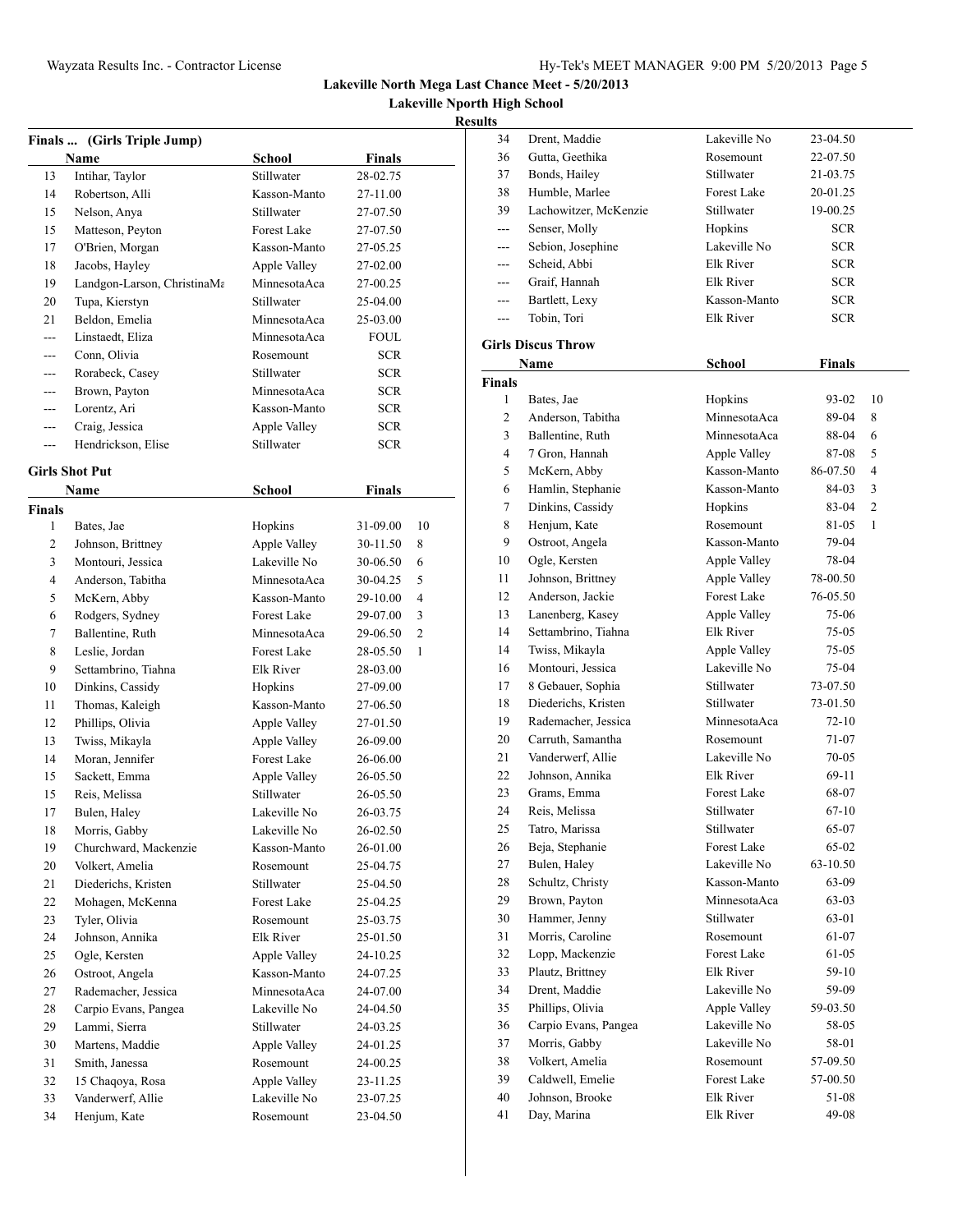**Lakeville Nporth High School**

|                | Finals  (Girls Discus Throw)<br>Name | <b>School</b>    | <b>Finals</b> |    |
|----------------|--------------------------------------|------------------|---------------|----|
| 42             | Green, Gabby                         | Rosemount        | 48-10.50      |    |
| $\overline{a}$ | Weber, Claire                        | Stillwater       | <b>SCR</b>    |    |
| $---$          | Senser, Molly                        | Hopkins          | <b>SCR</b>    |    |
| ---            | Bartlett, Lexy                       | Kasson-Manto     | <b>SCR</b>    |    |
| $---$          | Graif, Hannah                        | Elk River        | <b>SCR</b>    |    |
|                | Scheid, Abbi                         | Elk River        |               |    |
| ---            |                                      | Lakeville No     | <b>SCR</b>    |    |
| ---            | Sebion, Josephine                    |                  | <b>SCR</b>    |    |
|                | <b>Boys 100 Meter Dash</b>           |                  |               |    |
|                | Name                                 | <b>School</b>    | <b>Finals</b> |    |
| <b>Finals</b>  |                                      |                  |               |    |
| 1              | Pierau, Sammi                        | Hopkins          | 12.13         | 10 |
| 2              | Dejvongsa, Ken                       | Lakeville No     | 12.27         | 8  |
| 3              | Newell, Jamiah                       | Lakeville No     | 12.34         | 6  |
| 4              | Krech, Dallas                        | Eagan            | 12.37         | 5  |
| 5              | Mix, Riley                           | Lakeville No     | 12.43         | 4  |
| 6              | Menard, Greg                         | Lakeville No     | 12.49         | 3  |
| 7              | Buchl, Jacob                         | Kasson-Manto     | 12.51         | 2  |
| 8              | Payette, Andrew                      | Rosemount        | 12.54         | 1  |
| 9              | Hannasch, Kelvin                     | Lakeville No     | 12.64         |    |
| 10             | Varichak, Nick                       | Mounds View      | 12.76         |    |
| 11             | Gaylord, Sam                         | Eagan            | 12.82         |    |
| 12             | Walock, Andrew                       | Apple Valley     | 12.85         |    |
| 13             | Stenstad, Clay                       | Eagan            | 12.87         |    |
| 14             | Beaver, Jake                         | Rosemount        | 12.88         |    |
| 15             | DeWitt, Danny                        | Mounds View      | 12.93         |    |
| 16             |                                      | Lakeville No     |               |    |
|                | McBride, Matt                        |                  | 12.95         |    |
| 17             | Tuominen, Grant                      | Mounds View      | 13.00         |    |
| 18             | Smith, Grant                         | Kasson-Manto     | 13.01         |    |
| 19             | Kleinfeldt, Zach                     | Lakeville No     | 13.02         |    |
| 20             | Crowley, Mason                       | Lakeville No     | 13.05         |    |
| 21             | Usmani, Rayaan                       | Eagan            | 13.06         |    |
| 22             | Green, Lowell                        | Rosemount        | 13.07         |    |
| 23             | Minette, Tanner                      | Kasson-Manto     | 13.09         |    |
| 24             | Merkling, Matt                       | <b>Elk River</b> | 13.10         |    |
| 25             | Young, Alex                          | Lakeville No     | 13.12         |    |
| 26             | Smith, Jerimiah                      | Lakeville No     | 13.17         |    |
| 27             | Mastin, Justin                       | Kasson-Manto     | 13.20         |    |
| 28             | Connelly, Joseph                     | Hopkins          | 13.36         |    |
| 29             | Dietsche, Mateo                      | Mounds View      | 13.40         |    |
| 30             | Wohlfiel, Jace                       | Kasson-Manto     | 13.41         |    |
| 31             | Hill, Calvin                         | Apple Valley     | 13.48         |    |
| 32             | Tran, Thomas                         | Lakeville No     | 13.55         |    |
| 33             | Anderson, Tommy                      | Eagan            | 13.62         |    |
| 34             | Robole, Zach                         | Apple Valley     | 13.74         |    |
| 35             | Dejvongsa, Kenneth                   | Lakeville No     | 13.81         |    |
| 36             | Burkard, Michael                     | Rosemount        | 13.82         |    |
| 37             | Liska, Tyler                         | Rosemount        | 14.00         |    |
| 38             | Kramer, Joe                          | Elk River        | 14.02         |    |
| 39             | Miller, Payton                       | Lakeville No     | 14.08         |    |
| 40             |                                      |                  |               |    |
|                | Hansen, Matt                         | Apple Valley     | 14.21         |    |
| 41             | Sauceda, Francisco                   | MinnesotaAca     | 14.50         |    |
| 42             | Pudas, Keegan                        | MinnesotaAca     | 15.75         |    |
| ---            | Greer, Garrett                       | Lakeville No     | <b>DNS</b>    |    |
|                |                                      |                  |               |    |

| ults          |                            |                  |               |                |
|---------------|----------------------------|------------------|---------------|----------------|
|               | 6 Johnson, Luke            | Hopkins          | <b>DNS</b>    |                |
| $---$         | Paske, Jimmy               | Hopkins          | SCR           |                |
| ---           | Stueve, Spencer            | Mounds View      | <b>SCR</b>    |                |
|               | Hickman, Shaheed           | Hopkins          | <b>SCR</b>    |                |
| ---           | Collaso, Jacoby            | Apple Valley     | SCR.          |                |
| $---$         | Hill, Chris                | Hopkins          | SCR.          |                |
|               | <b>Boys 200 Meter Dash</b> |                  |               |                |
|               | Name                       | <b>School</b>    | <b>Finals</b> |                |
| <b>Finals</b> |                            |                  |               |                |
| 1             | Pierau, Sammi              | Hopkins          | 24.03         | 10             |
| 2             | Nielsen, Cole              | Kasson-Manto     | 24.44         | 8              |
| 3             | Mann, Josiah               | Rosemount        | 24.61         | 6              |
| 4             | Hannasch, Kelvin           | Lakeville No     | 24.78         | 5              |
| 5             | Ellenbecker, Tommy         | MinnesotaAca     | 24.84         | 4              |
| 6             | Ehlers, Gabe               | Rosemount        | 25.15         | 3              |
| 7             | McGraw, Kyle               | Rosemount        | 25.32         | $\overline{2}$ |
| 8             | Dellmuth, Tristan          | Hopkins          | 25.37         | 1              |
| 9             | Varichak, Nick             | Mounds View      | 25.38         |                |
| 10            | Thorn, Deontae             | Lakeville No     | 25.38         |                |
| 11            | Schwartz, Peter            | Kasson-Manto     | 25.40         |                |
| 12            | Taylor, Xzavier            | Apple Valley     | 25.45         |                |
| 13            | Achecimpong, Dennis        | Mounds View      | 25.71         |                |
| 14            | Crowley, Mason             | Lakeville No     | 25.87         |                |
| 15            | Tuominen, Grant            | Mounds View      | 26.09         |                |
| 16            | Walock, Andrew             | Apple Valley     | 26.09         |                |
| 17            | Corliss, Chase             | Mounds View      | 26.28         |                |
| 18            | Young, Alex                | Lakeville No     | 26.30         |                |
| 19            | Mastin, Justin             | Kasson-Manto     | 26.31         |                |
| 20            | Mauk, Matt                 | MinnesotaAca     | 26.34         |                |
| 21            | Lamba, Nikhil              | Eagan            | 26.38         |                |
| 22            | Kleinfeldt, Zach           | Lakeville No     | 26.44         |                |
| 23            | Janjua, Mohammad           | Eagan            | 26.48         |                |
| 24            | Moses, Justin              | Kasson-Manto     | 26.48         |                |
| 25            | Dietsche, Mateo            | Mounds View      | 26.65         |                |
| 26            | Boateng, Eric              | Apple Valley     | 26.68         |                |
| 27            | 6 Johnson, Luke            | Hopkins          | 26.95         |                |
| 28            | Boor, Jake                 | Eagan            | 27.00         |                |
| 29            | Kolar, Jack                | <b>Elk River</b> | 27.03         |                |
| 30            | Kramer, Joe                | Elk River        | 27.38         |                |
| 31            | Danielson, Matthew         | Rosemount        | 27.60         |                |
| 32            | Mavnard. Josh              | Kasson-Manto     | 27.77         |                |
| 33            | Miller, Payton             | Lakeville No     | 27.82         |                |
| 34            | Martagan, Anthony          | Eagan            | 27.89         |                |
| 35            | Hill. Calvin               | Apple Valley     | 28.33         |                |
| 36            | Sauceda, Francisco         | MinnesotaAca     | 29.28         |                |
| 37            | Shafique, Atif             | MinnesotaAca     | 31.40         |                |
| 38            | Pudas, Keegan              | MinnesotaAca     | 32.99         |                |
| ---           | Tchalla, Kevin             | Apple Valley     | DNS           |                |
| $---$         | Hink, Evan                 | Lakeville No     | DNS           |                |
| ---           | Menard, Greg               | Lakeville No     | SCR           |                |
| ---           | Dejvongsa, Kenneth         | Lakeville No     | SCR           |                |
| ---           | Tran, Thomas               | Lakeville No     | <b>SCR</b>    |                |
| ---           | Connelly, Joseph           | Hopkins          | <b>SCR</b>    |                |
| ---           | Paske, Jimmy               | Hopkins          | SCR.          |                |
| ---           | Kranz, Michael             | Eagan            | <b>SCR</b>    |                |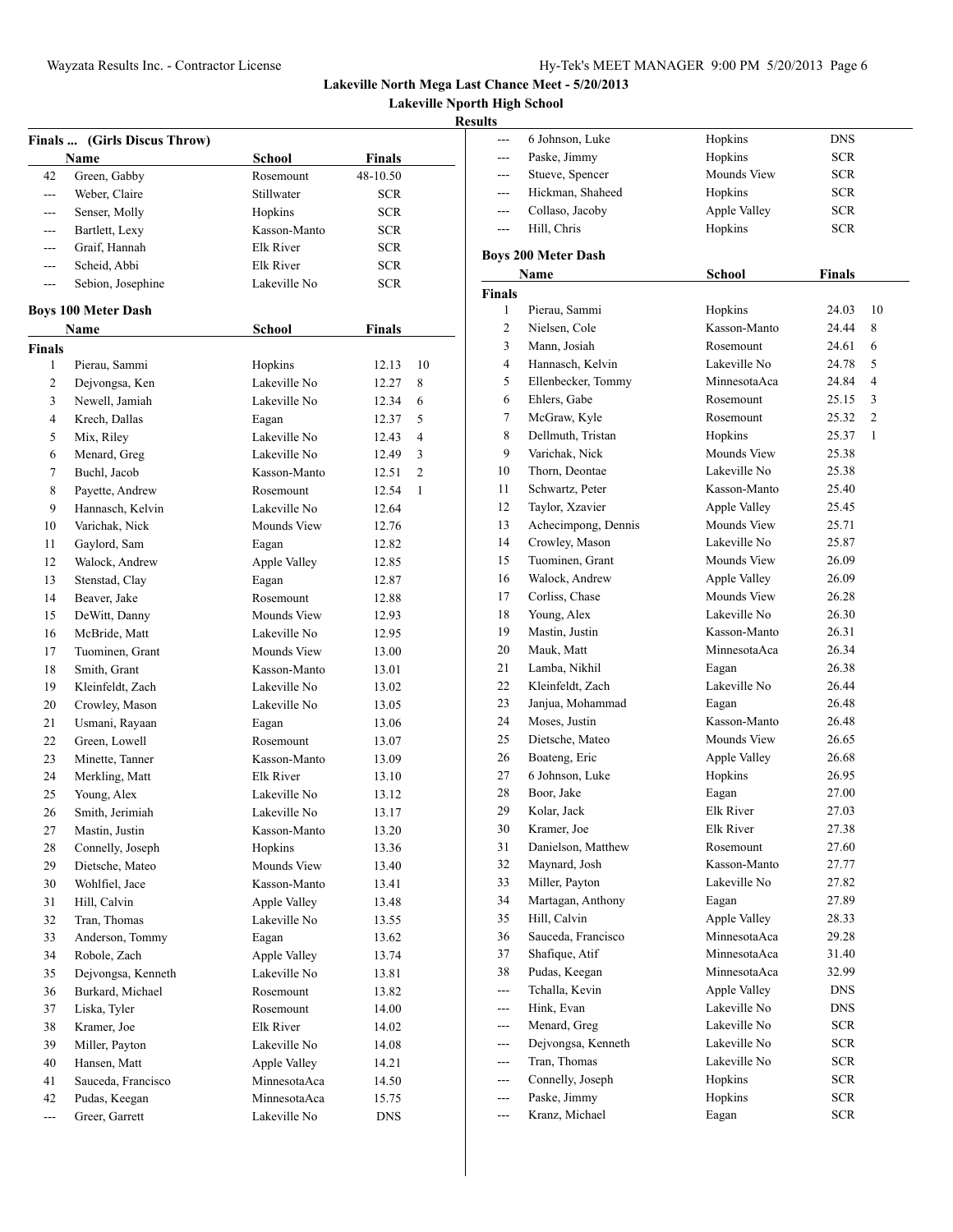**Lakeville Nporth High School**

|                | Finals  (Boys 200 Meter Dash) |                           |                          |                |
|----------------|-------------------------------|---------------------------|--------------------------|----------------|
|                | Name                          | School                    | Finals                   |                |
| ---            | Marohn, Reed                  | Elk River                 | <b>SCR</b>               |                |
| $---$          | Hickman, Shaheed              | Hopkins                   | <b>SCR</b>               |                |
|                | <b>Boys 400 Meter Dash</b>    |                           |                          |                |
|                | Name                          | <b>School</b>             | <b>Finals</b>            |                |
| <b>Finals</b>  |                               |                           |                          |                |
| 1              | ReMine, Sam                   | Kasson-Manto              | 52.44                    | 10             |
| 2              | Secret. Lair                  | Rosemount                 | 55.43                    | 8              |
| 3              | VanBeusekom, Nate             | Mounds View               | 55.46                    | 6              |
| $\overline{4}$ | Tchalla, Kevin                | Apple Valley              | 55.68                    | 5              |
| 5              | Delaune, Grant                | Mounds View               | 55.98                    | $\overline{4}$ |
| 6              | Knoll, Mikey                  | Rosemount                 | 56.29                    | 3              |
| 7              | Leeke, Nick                   | Hopkins                   | 56.49                    | $\overline{2}$ |
| 8              | Dellmuth, Tristan             | Hopkins                   | 56.67                    | 1              |
| 9              | Crawford, Riley               | Lakeville No              | 56.75                    |                |
| 10             | Taylor, Xzavier               | Apple Valley              | 56.82                    |                |
| 11             | Goldman, Bobby                | Mounds View               | 56.85                    |                |
| 12             | Achecimpong, Dennis           | Mounds View               | 56.97                    |                |
| 13             | Brown, Lincoln                | Eagan                     | 57.39                    |                |
| 14             | Haws, Jake                    | Apple Valley              | 57.78                    |                |
| 15             | Hedin, Jon                    | Lakeville No              | 59.48                    |                |
| 16             | Merkling, Matt                | Elk River                 | 59.94                    |                |
| 17             | Maynard, Josh                 | Kasson-Manto              | 1:00.04                  |                |
| 18             | Northway, William             | Rosemount                 | 1:00.06                  |                |
| 19             | Graham, Trevor                | Rosemount                 | 1:00.59                  |                |
| 20             | Havens, Seth                  | Apple Valley              | 1:00.81                  |                |
| 21             | Weldon, Drew                  | Eagan                     | 1:00.94                  |                |
| 22             | Marshall, Cole                | Kasson-Manto              | 1:01.64                  |                |
| 23             | Enabnit, Cullen               | Lakeville No              | 1:02.46                  |                |
| 24             | Dusek, Cullen                 | Lakeville No              | 1:02.59                  |                |
| 25             | McShane, Ian                  | Eagan                     | 1:03.87                  |                |
| 26             | Gayton, Marshawn              | Apple Valley              | 1:04.97                  |                |
| 27             | 1 Janorschke, Carter          | MinnesotaAca              | 1:06.42                  |                |
| 28             | Schutte, Josh                 | Eagan                     | 1:06.99                  |                |
| ---            | Jackson, Tyler                | Eagan                     | <b>DNS</b>               |                |
| $---$          | Burger, Scott                 | Lakeville No              | DNS                      |                |
| ---            | Shafique, Atif                | MinnesotaAca              | <b>SCR</b>               |                |
|                |                               |                           |                          |                |
|                | Mauk, Matt<br>Lewis, Zach     | MinnesotaAca<br>Rosemount | <b>SCR</b><br><b>SCR</b> |                |
| ---            | Buckner, Patrick              | Hopkins                   | <b>SCR</b>               |                |
|                |                               |                           |                          |                |
|                | <b>Boys 800 Meter Run</b>     |                           |                          |                |
|                | Name                          | School                    | Finals                   |                |
| <b>Finals</b>  |                               |                           |                          |                |
| 1              | Wiebke, Derek                 | Kasson-Manto              | 1:58.70                  | 10             |
| 2              | Parker, Jacob                 | Hopkins                   | 2:09.40                  | 8              |
| 3              | Larson, Dan                   | Hopkins                   | 2:10.48                  | 6              |
| 4              | Ostroot, Mark                 | Kasson-Manto              | 2:10.49                  | 5              |
| 5              | Dewitz, Alec                  | Hopkins                   | 2:11.38                  | $\overline{4}$ |
| 6              | Sutton, Kevin                 | Rosemount                 | 2:11.97                  | 3              |
| 7              | VanRisseghem, Matt            | Eagan                     | 2:13.93                  | $\overline{c}$ |
| 8              | Dunbar, Brandon               | Apple Valley              | 2:16.03                  | $\mathbf{1}$   |
| 9              | Glasgow, Zach                 | Elk River                 | 2:17.00                  |                |
|                |                               |                           |                          |                |

| 11             | Stein, Neil                         | Hopkins               | 2:20.25            |
|----------------|-------------------------------------|-----------------------|--------------------|
| 12             | Colvin, Ben                         | Kasson-Manto          | 2:20.25            |
| 13             | Goebel, Nolan                       | Elk River             | 2:22.01            |
| 14             | Olson, Peter                        | <b>Mounds View</b>    | 2:23.50            |
| 15             | Peterson, Noah                      | Rosemount             | 2:24.49            |
| 16             | Holm, Alex                          | Elk River             | 2:24.49            |
| 17             | Chermack, Zach                      | Eagan                 | 2:24.75            |
| 18             | Hughes, Mitchell                    | Apple Valley          | 2:25.04            |
| 19             | Kaeter, Nathan                      | Mounds View           | 2:27.31            |
| 20             | Brink, Trevor                       | Elk River             | 2:27.95            |
| 21             | Tollafson, Luke                     | Lakeville No          | 2:28.76            |
| 22             | Aschitino, Tristan                  | Mounds View           | 2:29.80            |
| 23             | Radke, Jeremy                       | Elk River             | 2:30.08            |
| 24             | Sutherland, Evan                    | Rosemount             | 2:30.10            |
| 25             | Ashland, Clark                      | Eagan                 | 2:30.37            |
| 26             | McGill, Michael                     | Eagan                 | 2:30.55            |
| 27             | Litzinger, Zach                     | <b>Mounds View</b>    | 2:30.77            |
| 28             | Mwangi, Gilbert                     | Lakeville No          | 2:31.54            |
| 29             | Latzig, Chris                       | Lakeville No          | 2:33.45            |
| 30             | Aarsvold, Jared                     | Kasson-Manto          | 2:38.07            |
| 31             | Bicksacky, Joey                     | Kasson-Manto          | 2:51.82            |
| ---            | Hussein, Zaffer                     | Rosemount             | SCR.               |
|                | Greene, Joe                         | Hopkins               | SCR.               |
|                | Sorlien, Tanner                     | Rosemount             | SCR.               |
| ---            | Amoss, Alex                         | Apple Valley          | SCR.               |
| ---            | Crippes, John                       | Apple Valley          | <b>SCR</b>         |
| ---            | Thompson, Jacob                     | Apple Valley          | SCR.               |
|                | <b>Boys 1600 Meter Run</b>          |                       |                    |
|                |                                     |                       |                    |
|                |                                     |                       |                    |
|                | Name                                | School                | <b>Finals</b>      |
| <b>Finals</b>  |                                     |                       |                    |
| 1              | Wiebke, Derek                       | Kasson-Manto          | 4:39.66<br>10      |
| 2              | Brumm, Ryan                         | Rosemount             | 4:51.87<br>8       |
| 3              | Parker, Jacob                       | Hopkins               | 6<br>4:51.89       |
| $\overline{4}$ | McDonald, Devon                     | Mounds View           | 5<br>4:53.89       |
| 5              | Wentworth, Thomas                   | Mounds View           | 4<br>4:55.19       |
| 6              | Dewitz, Alec                        | Hopkins               | 3<br>4:57.99       |
| 7              | Hussein, Zaffer                     | Rosemount             | 2<br>5:02.08       |
| 8              | Carpenter, Ben                      | Mounds View           | 1<br>5:04.17       |
| 9              | Peterson, Noah                      | Rosemount             | 5:04.68            |
| 10             | Sampers, Daniel                     | Rosemount             | 5:05.65            |
| 11             | Larson, Dan                         | Hopkins               | 5:06.88            |
| 12             | Carter, Andrew                      | Apple Valley          | 5:09.23            |
| 13             | Heimer, Jacob                       | Kasson-Manto          | 5:09.31            |
| 14             | VanRisseghem, Matt                  | Eagan                 | 5:10.54            |
| 15             | Johnston, Zach                      | Hopkins               | 5:14.44            |
| 16             | Stotts, Steven                      | Apple Valley          | 5:16.65            |
| 17             | Brink, Trevor                       | <b>Elk River</b>      | 5:17.15            |
| 18             | Wentworth, Sean                     | Mounds View           | 5:18.60            |
| 19             | Gullickson, Jared                   | Apple Valley          | 5:22.27            |
| 20             | Mills, John                         | Rosemount             | 5:23.45            |
| 21             | Stein, Neil                         | Hopkins               | 5:26.30            |
| 22             | Gauthier, Chase                     | Elk River             | 5:27.64            |
| 23             | Evenson, Tyler                      | Kasson-Manto          | 5:27.80            |
| 24<br>25       | Chermack, Zach<br>Hokanson, Michael | Eagan<br>MinnesotaAca | 5:28.58<br>5:30.62 |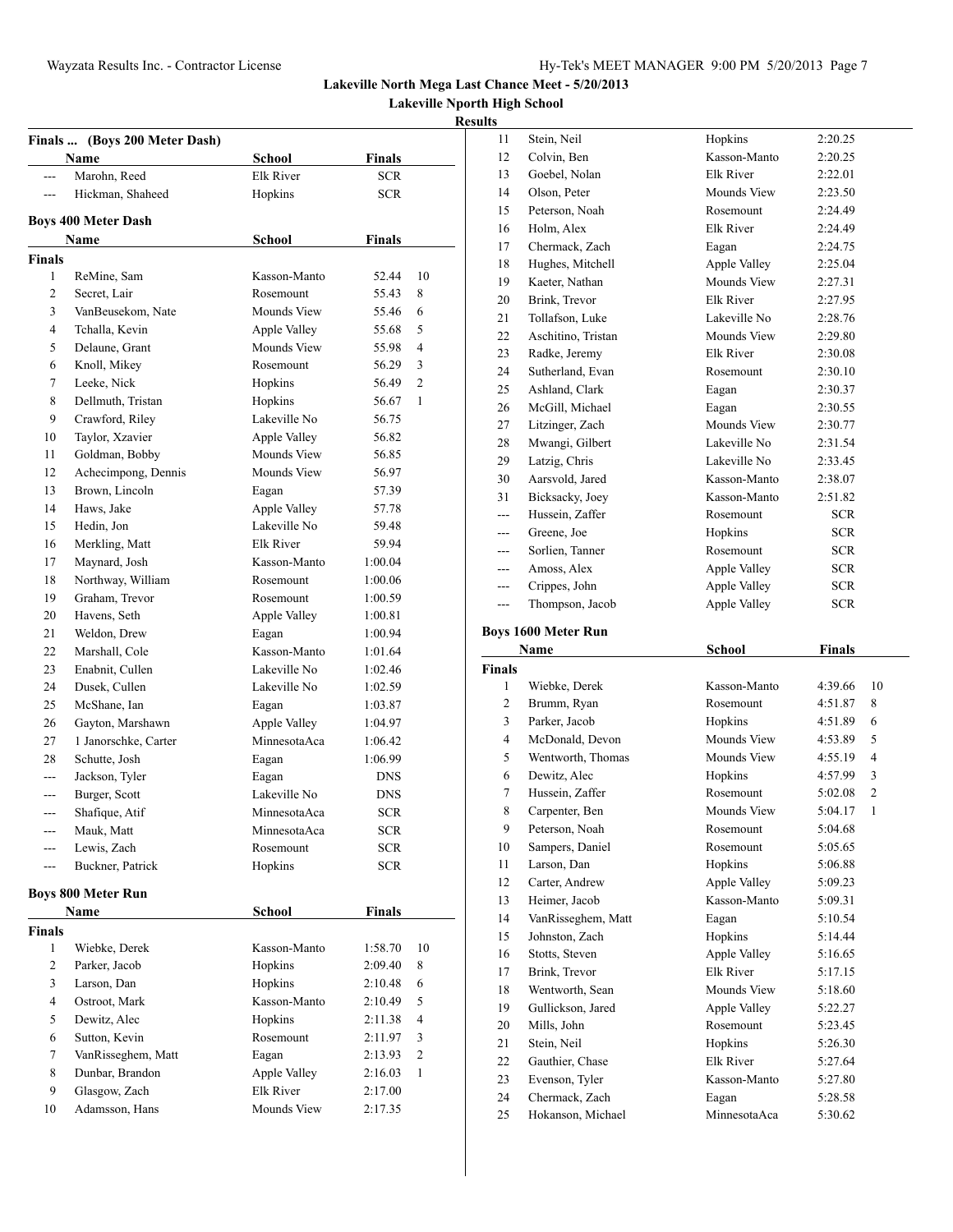**Lakeville Nporth High School**

### **Results**

|     | Finals  (Boys 1600 Meter Run) |              |               |
|-----|-------------------------------|--------------|---------------|
|     | Name                          | School       | <b>Finals</b> |
| 26  | Abasher, Yassin               | Apple Valley | 5:30.67       |
| 27  | Herbrand, John                | Eagan        | 5:30.99       |
| 28  | Ashland, Clark                | Eagan        | 5:32.13       |
| 29  | Mohamed, Abduluhi             | Apple Valley | 5:35.29       |
| 30  | Latzig, Chris                 | Lakeville No | 5:43.86       |
| 31  | 14 Boeser, Kevin              | Lakeville No | 5:58.22       |
| --- | Plasencia, Alex               | Mounds View  | <b>DNS</b>    |
| --- | Anderson, Collin              | Eagan        | <b>SCR</b>    |
| --- | Simmons, Jacob                | MinnesotaAca | <b>SCR</b>    |
| --- | Wagener, Ross                 | Kasson-Manto | <b>SCR</b>    |
|     | Floeder, Frank                | Mounds View  | <b>SCR</b>    |
| --- | Lee, Adam                     | Lakeville No | <b>SCR</b>    |
|     | <b>Boys 3200 Meter Run</b>    |              |               |
|     | Name                          | School       | <b>Finals</b> |

|                | ташс                     | pengal       | т шатэ     |                |  |
|----------------|--------------------------|--------------|------------|----------------|--|
| Finals         |                          |              |            |                |  |
| 1              | Henson, George           | Mounds View  | 10:44.53   | 10             |  |
| $\overline{2}$ | Shuldes, Ben             | Mounds View  | 10:55.39   | 8              |  |
| 3              | VanLierop, CJ            | Hopkins      | 11:09.47   | 6              |  |
| 4              | Alsharif, Yazan          | Rosemount    | 11:11.79   | 5              |  |
| 5              | Karlson, Sam             | Rosemount    | 11:20.48   | 4              |  |
| 6              | Pierce, Taylor           | MinnesotaAca | 11:23.23   | 3              |  |
| 7              | Beckstrom, David         | Lakeville No | 11:30.14   | $\overline{c}$ |  |
| 8              | Slaymaker, Corbin        | Kasson-Manto | 11:41.98   | 1              |  |
| 9              | Hill, Caden              | Rosemount    | 11:42.24   |                |  |
| 10             | Gustafson, Brennan       | Kasson-Manto | 11:56.81   |                |  |
| 11             | Evenson, Tyler           | Kasson-Manto | 11:59.22   |                |  |
| 12             | Hokanson, Michael        | MinnesotaAca | 12:19.67   |                |  |
|                | Grant, Noah              | Apple Valley | <b>SCR</b> |                |  |
|                | Amundson, Collin         | Eagan        | <b>SCR</b> |                |  |
|                | Jones, Tom               | Apple Valley | <b>SCR</b> |                |  |
| ---            | Gonzalez-Lopez, Raymundo | Hopkins      | <b>SCR</b> |                |  |
|                | Wentworth, Sean          | Mounds View  | <b>SCR</b> |                |  |
| ---            | Payette, Arnau           | Rosemount    | <b>SCR</b> |                |  |
|                | Leverty, Austin          | Lakeville No | <b>SCR</b> |                |  |
|                | Johnson, Max             | Rosemount    | <b>SCR</b> |                |  |

#### **Boys 110 Meter Hurdles**

|               | Name               | School       | <b>Finals</b> |                |
|---------------|--------------------|--------------|---------------|----------------|
| <b>Finals</b> |                    |              |               |                |
| 1             | Hilliard, Matt     | Hopkins      | 17.03         | 10             |
| 2             | Remine, Ed         | Kasson-Manto | 17.77         | 8              |
| 3             | Beldon, James      | MinnesotaAca | 18.52         | 6              |
| 4             | Freeberg, Matt     | MinnesotaAca | 18.58         | 5              |
| 5             | Nangle, Ethan      | Elk River    | 18.97         | 4              |
| 6             | Allen, Ronnie      | Hopkins      | 19.06         | 3              |
| 7             | Weber, Cody        | Kasson-Manto | 19.24         | $\overline{c}$ |
| 8             | Krebs, Riley       | Kasson-Manto | 19.29         | 1              |
| 9             | Dahlson, Mike      | Elk River    | 19.35         |                |
| 10            | Erdmann, Jackson   | Rosemount    | 19.43         |                |
| 11            | Rouffaud, Louis    | Hopkins      | 19.54         |                |
| 12            | Rutzen, Brock      | Lakeville No | 19.62         |                |
| 13            | Becker, Andy       | Hopkins      | 19.89         |                |
| 14            | Perez Veliz, Cesar | Hopkins      | 20.13         |                |
|               |                    |              |               |                |

| 15                       | Roble, Eli                    | Rosemount     | 20.22      |                |
|--------------------------|-------------------------------|---------------|------------|----------------|
| 16                       | Duffy, Kevin                  | Mounds View   | 20.45      |                |
| 17                       | Kundert, Max                  | Kasson-Manto  | 20.65      |                |
| 18                       | Sherman, Matt                 | MinnesotaAca  | 21.02      |                |
| 19                       | Anderson, Sailas              | Apple Valley  | 21.60      |                |
| 20                       | Freeberg, Marty               | MinnesotaAca  | 21.64      |                |
| ---                      | Theisen, Conner               | Mounds View   | <b>SCR</b> |                |
| ---                      | Maloney, Joe                  | Elk River     | <b>SCR</b> |                |
| ---                      | Berkebile, Jake               | Rosemount     | SCR.       |                |
| ---                      | Zeller, Baily                 | Kasson-Manto  | <b>SCR</b> |                |
|                          | <b>Boys 300 Meter Hurdles</b> |               |            |                |
|                          | Name                          | <b>School</b> | Finals     |                |
| Finals                   |                               |               |            |                |
| 1                        | Remine, Ed                    | Kasson-Manto  | 42.41      | 10             |
| 2                        | Becker, Andy                  | Hopkins       | 43.05      | 8              |
| 3                        | Hilliard, Matt                | Hopkins       | 43.11      | 6              |
| $\overline{\mathcal{L}}$ | Rouffaud, Louis               | Hopkins       | 43.70      | 5              |
| 5                        | Freeberg, Matt                | MinnesotaAca  | 44.08      | $\overline{4}$ |
| 6                        | Allen, Ronnie                 | Hopkins       | 45.17      | 3              |
| $\overline{7}$           | Nangle, Ethan                 | Elk River     | 46.35      | $\mathfrak{2}$ |
| 8                        | Dahlson, Mike                 | Elk River     | 46.39      | $\mathbf{1}$   |
| 9                        | Duffy, Kevin                  | Mounds View   | 46.93      |                |
| 10                       | Perez Veliz, Cesar            | Hopkins       | 47.40      |                |
| 11                       | Rutzen, Brock                 | Lakeville No  | 47.72      |                |
| 12                       | Krebs, Riley                  | Kasson-Manto  | 47.88      |                |
| 13                       | Beldon, James                 | MinnesotaAca  | 48.40      |                |
| 14                       | Smith, Jerimiah               | Lakeville No  | 48.50      |                |
| 15                       | Weber, Cody                   | Kasson-Manto  | 50.19      |                |
| 16                       | Roble, Eli                    | Rosemount     | 50.19      |                |
| 17                       | Freeberg, Marty               | MinnesotaAca  | 51.01      |                |
| 18                       | Murry, Nick                   | Kasson-Manto  | 52.30      |                |
| 19                       | Huynh, Donald                 | Eagan         | 54.63      |                |
| 20                       | Murry, Carter                 | Kasson-Manto  | 54.65      |                |
| 21                       | Sherman, Matt                 | MinnesotaAca  | 55.44      |                |
| 22                       | Lueck, Brian                  | Eagan         | 57.20      |                |
|                          | Maloney, Joe                  | Elk River     | <b>DNS</b> |                |
| ---                      | Howlett, Billy                | Mounds View   | <b>DNS</b> |                |
| ---                      | Berkebile, Jake               | Rosemount     | <b>DNS</b> |                |
| ---                      | Wiste, Jeremy                 | Mounds View   | DNS        |                |

# **Boys 4x100 Meter Relay**

|                | Team                 | Relay | <b>Finals</b> |    |
|----------------|----------------------|-------|---------------|----|
| Finals         |                      |       |               |    |
| 1              | MinnesotaAcademyDeaf | А     | 45.69         | 10 |
| $\overline{c}$ | Rosemount            | А     | 47.19         | 8  |
| 3              | Apple Valley         | А     | 47.39         | 6  |
| 4              | Mounds View          | А     | 47.83         | 5  |
| 5              | Kasson-Mantorville   | А     | 49.08         | 4  |
| 6              | Eagan                | А     | 49.38         | 3  |
|                | Hopkins              | A     | <b>DNS</b>    |    |
|                | Lakeville North      | А     | <b>SCR</b>    |    |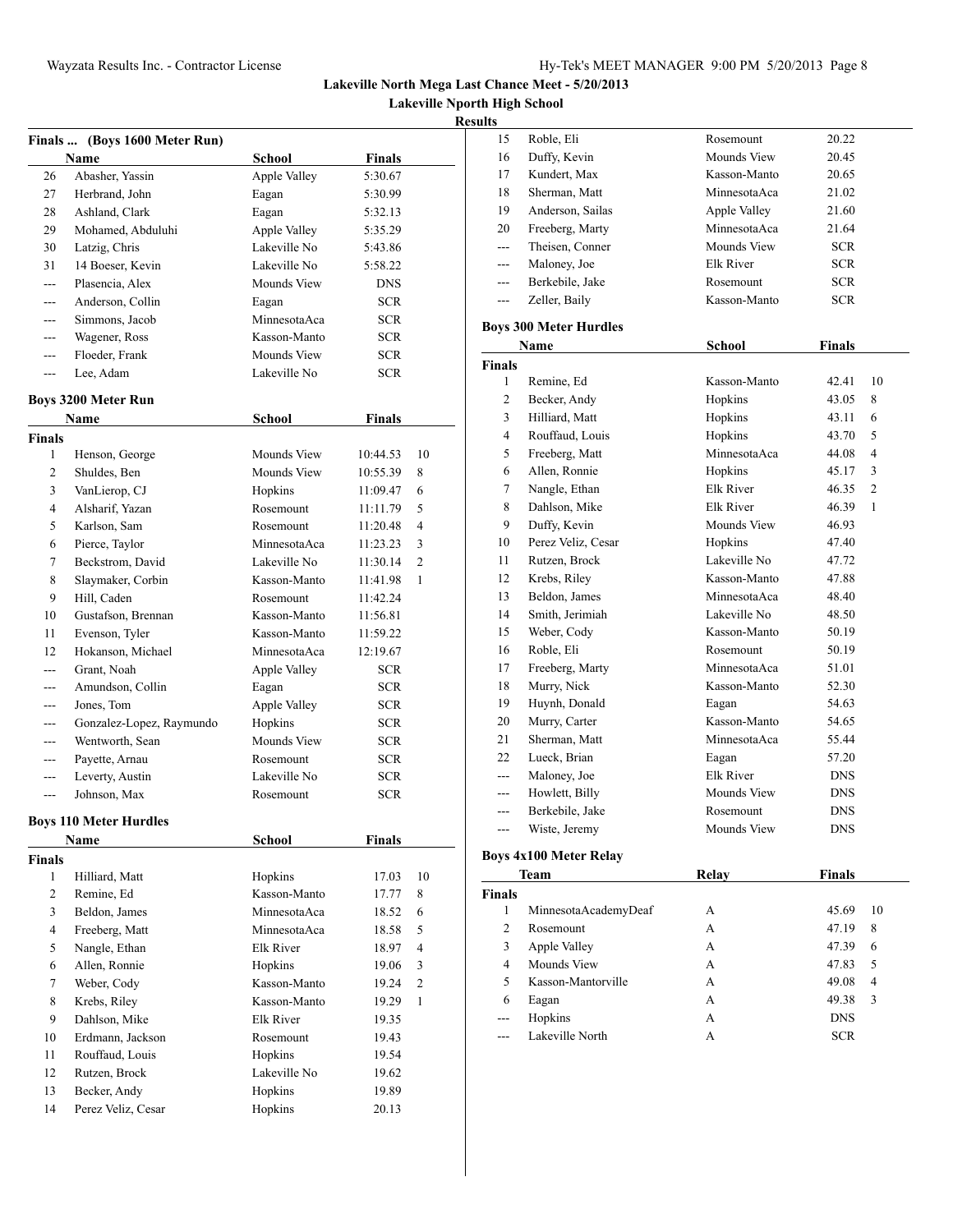**Lakeville Nporth High School**

|               | <b>Boys 4x200 Meter Relay</b> |                  |               |                |
|---------------|-------------------------------|------------------|---------------|----------------|
|               | Team                          | Relay            | <b>Finals</b> |                |
| <b>Finals</b> |                               |                  |               |                |
| 1             | Kasson-Mantorville            | А                | 1:36.67       | 10             |
| 2             | Lakeville North               | A                | 1:37.43       | 8              |
| 3             | Apple Valley                  | A                | 1:38.82       | 6              |
| 4             | Rosemount                     | A                | 1:39.27       | 5              |
| 5             | <b>Mounds View</b>            | A                | 1:39.41       | 4              |
| 6             | Eagan                         | A                | 1:42.88       | 3              |
| ---           | Elk River                     | A                | SCR           |                |
| ---           | MinnesotaAcademyDeaf          | A                | <b>SCR</b>    |                |
| $---$         | Hopkins                       | A                | <b>SCR</b>    |                |
|               |                               |                  |               |                |
|               | <b>Boys 4x400 Meter Relay</b> |                  |               |                |
|               | Team                          | Relay            | Finals        |                |
| <b>Finals</b> |                               |                  |               |                |
| 1             | Kasson-Mantorville            | А                | 3:28.27       | 10             |
| 2             | MinnesotaAcademyDeaf          | A                | 3:42.36       | 8              |
| 3             | Rosemount                     | A                | 3:42.36       | 6              |
| 4             | Hopkins                       | A                | 3:46.31       | 5              |
| 5             | Apple Valley                  | A                | 4:06.21       | $\overline{4}$ |
| ---           | Lakeville North               | A                | <b>DNS</b>    |                |
| ---           | Mounds View                   | A                | <b>DNS</b>    |                |
| ---           | Eagan                         | A                | <b>DNS</b>    |                |
|               | <b>Boys 4x800 Meter Relay</b> |                  |               |                |
|               | Team                          | Relay            | Finals        |                |
| Finals        |                               |                  |               |                |
| 1             | Rosemount                     | А                | 9:12.65       | 10             |
| 2             | MinnesotaAcademyDeaf          | A                | 9:12.93       | 8              |
| 3             | Kasson-Mantorville            | А                | 9:21.56       | 6              |
| 4             | Elk River                     | A                | 9:36.23       | 5              |
| 5             | Mounds View                   | A                | 9:49.13       | $\overline{4}$ |
| 6             | Eagan                         | A                | 10:04.25      | 3              |
| 7             | Lakeville North               | A                | 10:15.37      | 2              |
| 8             | Apple Valley                  | A                | 10:43.77      | $\mathbf{1}$   |
| ---           | Hopkins                       | A                | <b>DNS</b>    |                |
|               |                               |                  |               |                |
|               | <b>Boys High Jump</b>         |                  |               |                |
|               | Name                          | School           | Finals        |                |
| <b>Finals</b> |                               |                  |               |                |
| 1             | Schwartz, Peter               | Kasson-Manto     | 6-04.00       | 10             |
| 2             | Braun, Ben                    | Kasson-Manto     | 5-10.00       | 8              |
| 3             | Weber, Cody                   | Kasson-Manto     | 5-08.00       | 5.5            |
| 3             | Kundert, Wyatt                | Kasson-Manto     | 5-08.00       | 5.5            |
| 5             | Foster-Bolton, Walter         | Hopkins          | 5-06.00       | 4              |
| 6             | 13 Lee, Tyler                 | Hopkins          | 5-04.00       | 2.5            |
| 6             | 12 Atkins, Bill               | Hopkins          | 5-04.00       | 2.5            |
| 8             | Marshall, Cole                | Kasson-Manto     | 5-02.00       | 1              |
|               | Thorn. Deontae                | Lakeville No     | NΗ            |                |
| $---$         | McCoy, Sean                   | Eagan            | NH            |                |
| $---$         | Kramer, Joe                   | <b>Elk River</b> | NΗ            |                |
| $---$         | Beaver, Jake                  | Rosemount        | NΗ            |                |
| ---           | Skogvold, Oystein             | Mounds View      | <b>SCR</b>    |                |
| ---           | Lee, Brandan                  | Mounds View      | <b>SCR</b>    |                |
|               |                               |                  |               |                |

| ---            | Bowers, Terrance              | Hopkins                   | <b>SCR</b>           |                |
|----------------|-------------------------------|---------------------------|----------------------|----------------|
| ---            | Hink, Evan                    | Lakeville No              | <b>SCR</b>           |                |
|                | McMillen, John                | Mounds View               | <b>SCR</b>           |                |
| ---            | Breyer, Sam                   | Rosemount                 | <b>SCR</b>           |                |
| ---            | Duffy, Kevin                  | Mounds View               | <b>SCR</b>           |                |
|                | <b>Boys Pole Vault</b>        |                           |                      |                |
|                | Name                          | School                    | <b>Finals</b>        |                |
| <b>Finals</b>  |                               |                           |                      |                |
| 1              | Williams, Eric                | Kasson-Manto              | 12-00.00             | 10             |
| 2              | Braun, Ben                    | Kasson-Manto              | 11-06.00             | 8              |
| 3              | Linn, Wes                     | Mounds View               | 11-00.00             | 5.5            |
| 3              | Snyder, Mark                  | Hopkins                   | 11-00.00             | 5.5            |
| 5              | Leach, Bjorn                  | Hopkins                   | J11-00.00            | 3.5            |
| 5              | Crowley, Mason                | Lakeville No              | J11-00.00            | 3.5            |
| 7              | Rutzen, Brock                 | Lakeville No              | 10-06.00             | 2              |
| 8              | Kolar, Jack                   | Elk River                 | 9-06.00              | 0.5            |
| 8              | Eggers, Joey                  | Mounds View               | 9-06.00              | 0.5            |
| 10             | Crist, Daniel                 | Mounds View               | 9-00.00              |                |
| 11             | Murry, Nick                   | Kasson-Manto              | 8-06.00              |                |
| 12             | Aarsvold, Jared               | Kasson-Manto              | 7-09.00              |                |
| 12             | 17 Wulf, Gunnar               | Unattached                | 7-09.00              |                |
| 12             | Fairchild, Tristan            | Mounds View               | 7-09.00              |                |
| ---            | Tarshish, Adam                | Hopkins                   | NH                   |                |
| ---            | Hansen, Phillip               | Rosemount                 | <b>SCR</b>           |                |
| ---            | Oliver, Hayden                | Mounds View               | <b>SCR</b>           |                |
| ---            | Marohn, Reed                  | Elk River                 | SCR.                 |                |
| $---$          | Brown, Kendrick               | Rosemount                 | <b>SCR</b>           |                |
|                |                               |                           |                      |                |
|                |                               |                           |                      |                |
|                | <b>Boys Long Jump</b>         |                           |                      |                |
|                | Name                          | <b>School</b>             | <b>Finals</b>        |                |
| <b>Finals</b>  |                               |                           |                      |                |
| 1              | Pierau, Sammi                 | Hopkins                   | 20-05.25             | 10             |
| 2              | Buchl, Jacob                  | Kasson-Manto              | 20-00.00             | 8              |
| 3              | Williams, Eric                | Kasson-Manto              | 19-10.00             | 6              |
| $\overline{4}$ | Kundert, Wyatt                | Kasson-Manto              | 19-07.50             | 5              |
| 5              | ReMine, Sam                   | Kasson-Manto              | 19-03.00             | 3.5            |
| 5              | Zastrow, Jake                 | Mounds View               | 19-03.00             | 3.5            |
| 7              | Giuliani, Charlie             | Hopkins                   | 19-00.50             | $\overline{c}$ |
| 8              | 10 Zeboj, Alex                | Rosemount                 | 18-03.25             | 1              |
| 9              | Skogvold, Oystein             | Mounds View               | 18-03.00             |                |
| 10             | Peters, Junior                | MinnesotaAca              | 17-09.25             |                |
| 11             | Lee, Brandan                  | Mounds View               | 17-05.25             |                |
| 12             | Lual, Marwang                 | Apple Valley              | 17-05.00             |                |
| 12             | Thorn, Deontae                | Lakeville No              | 17-05.00             |                |
| 14             | Taylor, Xzavier               | Apple Valley              | 17-04.25             |                |
| 15             | Delaune, Grant                | Mounds View               | 17-02.50             |                |
| 16             | Moline, Alex                  | Mounds View               | 16-11.50             |                |
| 17             | Bjorklund, Andrew             | Mounds View               | 16-09.00             |                |
| 18             | Hannasch, Kelvin              | Lakeville No              | 16-05.00             |                |
| 19             | Ellenbecker, Tommy            | MinnesotaAca              | 16-04.25             |                |
| 20             | Kramer, Joe                   | Elk River                 | 16-04.00             |                |
| 21             | Ferguson, Nate                | Rosemount                 | 16-02.75             |                |
| 22             | Dalton, Donovan               | Apple Valley              | 16-00.25             |                |
| 23<br>24       | Kolar, Jack<br>Mastin, Justin | Elk River<br>Kasson-Manto | 16-00.00<br>15-09.25 |                |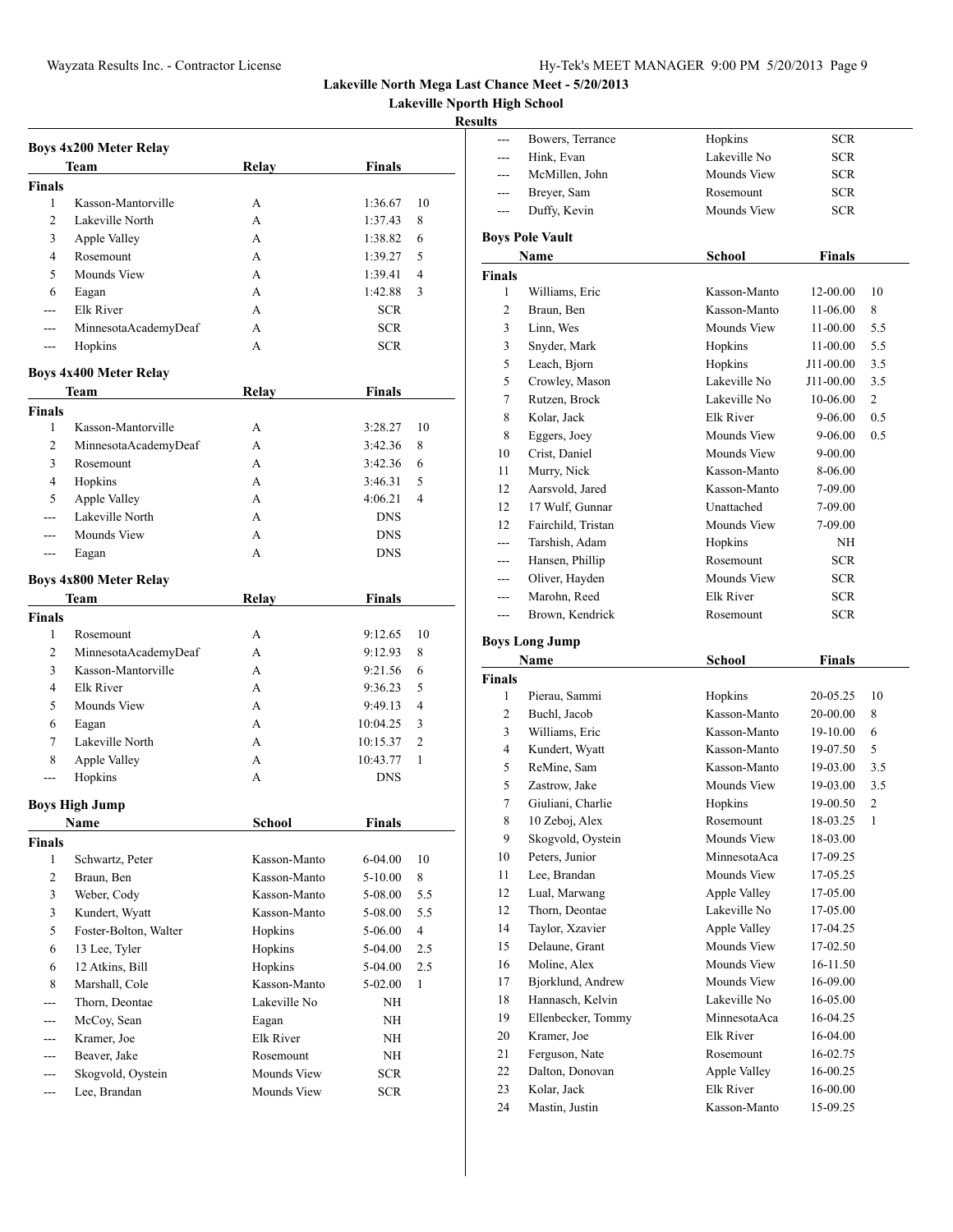**Lakeville Nporth High School**

| <b>Finals</b>      | (Boys Long Jump)                   |                        |                           |     |
|--------------------|------------------------------------|------------------------|---------------------------|-----|
| 25                 | Name<br>Nguyen, Billy              | School<br>Eagan        | <b>Finals</b><br>14-03.50 |     |
| $\overline{a}$     | Mann, Josiah                       | Rosemount              | FOUL                      |     |
| $---$              | Bowers, Terrance                   | Hopkins                | <b>SCR</b>                |     |
| ---                | VanBeusekom, Nate                  | Mounds View            | <b>SCR</b>                |     |
|                    |                                    |                        |                           |     |
|                    | <b>Boys Triple Jump</b>            |                        |                           |     |
|                    | Name                               | School                 | Finals                    |     |
| <b>Finals</b>      |                                    |                        |                           |     |
| 1                  | 12 Atkins, Bill                    | Hopkins                | 39-08.50                  | 10  |
| 2                  | Remine, Ed                         | Kasson-Manto           | 39-06.00                  | 8   |
| 3                  | Giuliani, Charlie                  | Hopkins                | 39-00.00                  | 6   |
| 4                  | Buchl, Jacob                       | Kasson-Manto           | 38-08.50                  | 5   |
| 5                  | Kundert, Wyatt                     | Kasson-Manto           | 38-06.25                  | 4   |
| 6                  | Smith, Grant                       | Kasson-Manto           | 38-05.00                  | 3   |
| 7                  | Peacock, Kevin                     | MinnesotaAca           | 37-04.00                  | 1.5 |
| 7                  | 13 Lee, Tyler<br>Howlett, Billy    | Hopkins<br>Mounds View | 37-04.00<br>37-00.25      | 1.5 |
| 9                  |                                    | Mounds View            | 36-08.50                  |     |
| 10                 | Skogvold, Oystein                  | Rosemount              |                           |     |
| 11<br>12           | 9 Ferguson, Josiah<br>Mann, Josiah | Rosemount              | 35-10.00<br>35-06.00      |     |
| 13                 | Bjorklund, Andrew                  | Mounds View            | 35-03.50                  |     |
| 14                 | Merkling, Matt                     | Elk River              | 34-01.00                  |     |
| 15                 | Moss, Keith                        | Eagan                  | 33-11.00                  |     |
| 16                 | Murry, Carter                      | Kasson-Manto           | 33-09.00                  |     |
| 17                 | Sherman, Matt                      | MinnesotaAca           | 33-08.00                  |     |
| 18                 | 10 Zeboj, Alex                     | Rosemount              | 33-04.00                  |     |
| 19                 | Duffy, Kevin                       | Mounds View            | 33-02.00                  |     |
| 20                 | Moline, Alex                       | Mounds View            | 32-09.00                  |     |
| $---$              | Bowers, Terrance                   | Hopkins                | <b>SCR</b>                |     |
|                    | Kargbo, Samuel                     | Eagan                  | <b>SCR</b>                |     |
| ---                | Buckner, Patrick                   | Hopkins                | <b>SCR</b>                |     |
| $---$              | Hink, Evan                         | Lakeville No           | <b>SCR</b>                |     |
| ---                | Freeberg, Marty                    | MinnesotaAca           | <b>SCR</b>                |     |
|                    |                                    |                        |                           |     |
|                    | <b>Boys Shot Put</b>               |                        |                           |     |
|                    | Name                               | School                 | Finals                    |     |
| <b>Finals</b><br>1 | Novella, Shaun                     | MinnesotaAca           | 46-05.00                  | 10  |
| 2                  | Allen, Jared                       | Hopkins                | 46-01.00                  | 8   |
| 3                  | Wong, Matt                         | Mounds View            | 45-09.50                  | 6   |
| 4                  | Underwood, David                   | Kasson-Manto           | 43-01.00                  | 5   |
| 5                  | Robinson, Ernest                   | Apple Valley           | 42-10.75                  | 4   |
| 6                  | Johnson, Zach                      | Hopkins                | 42-08.25                  | 3   |
| 7                  | Springer, Garrett                  | MinnesotaAca           | 42-07.75                  | 2   |
| 8                  | Davidson, Mike                     | Rosemount              | 41-01.75                  | 1   |
| 9                  | Gannis, Chad                       | Hopkins                | 41-00.25                  |     |
| 10                 | Conn, Jacob                        | Rosemount              | 40-06.00                  |     |
| 11                 | Klotz, Tommy                       | Mounds View            | 39-02.50                  |     |
| 12                 | Lynum, David                       | Apple Valley           | 38-07.50                  |     |
| 13                 | Cole, William                      | Lakeville No           | 38-03.50                  |     |
| 14                 | Kuehn, Noah                        | Eagan                  | 38-00.25                  |     |
| 15                 | Williams, Jiren                    | Rosemount              | 37-05.50                  |     |
| 16                 | Ruhland, Jake                      | Eagan                  | 37-04.25                  |     |
| 17                 | King, Ryan                         | Kasson-Manto           | 36-04.00                  |     |

| 18                      | Fishbach, Nate               | Rosemount            | 36-03.25       |         |
|-------------------------|------------------------------|----------------------|----------------|---------|
| 19                      | Molenar, Joe                 | Mounds View          | 36-02.00       |         |
| 20                      | Vogel, Charles               | Lakeville No         | 36-01.00       |         |
| 21                      | Akrush, Rakan                | Apple Valley         | 35-09.50       |         |
| 22                      | Schager, Tyler               | Kasson-Manto         | 35-06.50       |         |
| 23                      | Nevanen, Andrew              | Eagan                | 35-02.00       |         |
| 24                      | Waldo, Logan                 | MinnesotaAca         | 34-08.00       |         |
| 25                      | Asche, Troy                  | Kasson-Manto         | 34-05.50       |         |
| 26                      | Cincotta, Luke               | Mounds View          | 34-02.25       |         |
| 27                      | Ziemer, Jeremy               | Lakeville No         | 34-01.50       |         |
| 28                      | Johnson, Tyler               | Rosemount            | 33-11.00       |         |
| 29                      | Chipman, Sam                 | Eagan                | 33-10.00       |         |
| 30                      | Larson, Andrew               | Elk River            | 33-06.00       |         |
| 31                      | Jovanovich, Robbie           | Elk River            | 32-11.50       |         |
| 31                      | Patullo, Andrew              | Lakeville No         | 32-11.50       |         |
| 33                      | DeZee, Tanner                | Apple Valley         | 32-07.50       |         |
| 34                      | Prouty, Hunter               | Kasson-Manto         | 32-02.75       |         |
| 35                      | Degidio, Matt                | Lakeville No         | 31-03.00       |         |
| 36                      | Devries, Cam                 | Lakeville No         | 29-11.25       |         |
| 37                      | Lane, Nick                   | Apple Valley         | 29-11.00       |         |
| 38                      | Allen, Ben                   | <b>Elk River</b>     | 29-05.00       |         |
| 39                      | Bacon, Seth                  | Lakeville No         | 28-02.25       |         |
| 40                      | Swanson, Ben                 | Lakeville No         | 28-02.00       |         |
| 41                      | Acevedo, Jose                | MinnesotaAca         | 27-04.50       |         |
| 42                      | Kelly, Nick                  | Lakeville No         | 26-11.50       |         |
| 43                      | Keath, Cullen                | MinnesotaAca         | 24-11.50       |         |
| ---                     | Detloff, Connor              | Elk River            | SCR.           |         |
| ---                     | Daniels, Brayden             | Lakeville No         | SCR.           |         |
| ---                     | Schlichting, Peter           | Mounds View          | <b>SCR</b>     |         |
|                         |                              |                      |                |         |
| ---                     | Knockenmus, Zak              | Lakeville No         | <b>SCR</b>     |         |
| ---                     | Holm, John                   | Eagan                | SCR.           |         |
| ---                     | Xi, Matt                     | Lakeville No         | <b>SCR</b>     |         |
| ---                     | Griffiths, Nick              | Elk River            | SCR.           |         |
| $---$                   | Roden, Dan                   | Mounds View          | SCR.           |         |
|                         |                              |                      |                |         |
|                         | <b>Boys Discus Throw</b>     |                      |                |         |
|                         | Name                         | <b>School</b>        | Finals         |         |
| Finals                  |                              |                      |                |         |
| 1                       | Novella, Shaun               | MinnesotaAca         | 131-09         | 10      |
| $\overline{\mathbf{c}}$ | Johnson, Zach                | Hopkins              | 124-01         | $\,8\,$ |
| 3                       | Springer, Garrett            | MinnesotaAca         | 120-01         | 6       |
| $\overline{\mathbf{4}}$ | Walker, Jacob                | Hopkins              | 114-05         | 5       |
| 5                       | Heath, Raleigh               | Hopkins              | 112-04         | 4       |
| 6                       | Weber, Jacob                 | Rosemount            | 111-04         | 3       |
| 7                       | Brokl, Grant                 | Rosemount            | 109-08         | 2       |
| 8                       | King, Ryan                   | Kasson-Manto         | 106-08         | 1       |
| 9                       | Cole, William                | Lakeville No         | 105-09         |         |
| 10                      | Molenar, Joe                 | Mounds View          | 103-08         |         |
| 11                      | Klotz, Tommy                 | Mounds View          | 103-01.50      |         |
| 12                      | Underwood, David             | Kasson-Manto         | 102-02         |         |
| 13                      | Peterson, Trey               | Rosemount            | 102-00         |         |
| 14                      | Waldo, Logan                 | MinnesotaAca         | 99-09          |         |
| 15                      | Wong, Matt                   | Mounds View          | 99-00          |         |
| 16                      | Newman, Jordan               | Rosemount            | 96-10          |         |
| 17<br>18                | Gilson, Nate<br>Martin, Eric | Eagan<br>Mounds View | 92-01<br>92-00 |         |